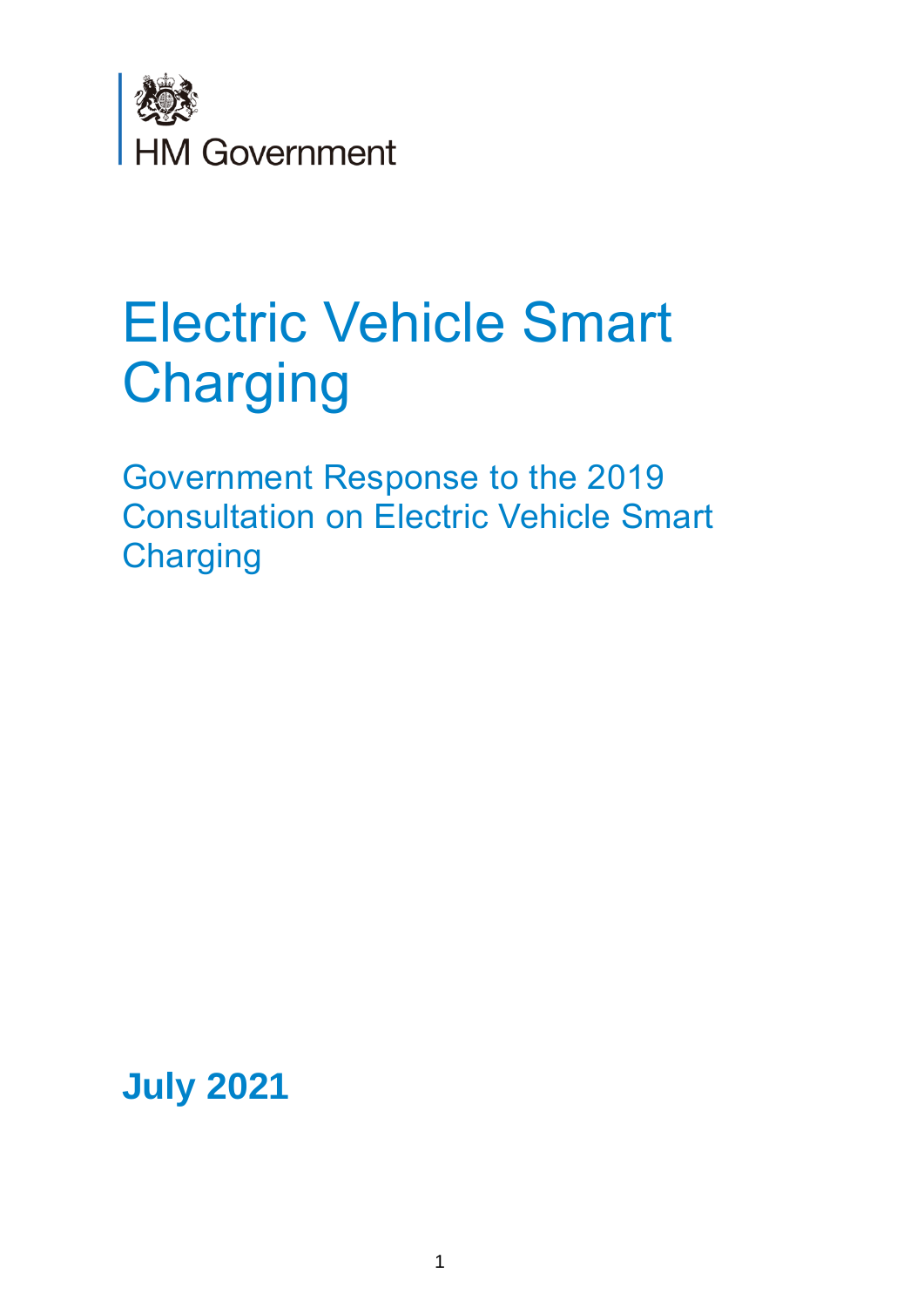Department for Transport Great Minster House 33 Horseferry Road London SW1P 4DR



© Crown copyright 2021

This publication is licensed under the terms of the Open Government Licence v3.0 except where otherwise stated. To view this licence, visit [www.nationalarchives.gov.uk/doc/opengovernment-licence/version/3/](http://www.nationalarchives.gov.uk/doc/open-government-licence/version/3/) or contact, The National Archives at [www.nationalarchives.gov.uk/contact-us.](http://www.nationalarchives.gov.uk/contact-us)

 Where we have identified any third party copyright information you will need to obtain permission from the copyright holders concerned.

This publication is also available on our website at [www.gov.uk/government/organisations/department-for-transport](http://www.gov.uk/government/organisations/department-for-transport) 

Any enquiries regarding this publication should be sent to us at [www.gov.uk/government/organisations/department-for-transport](http://www.gov.uk/government/organisations/department-for-transport)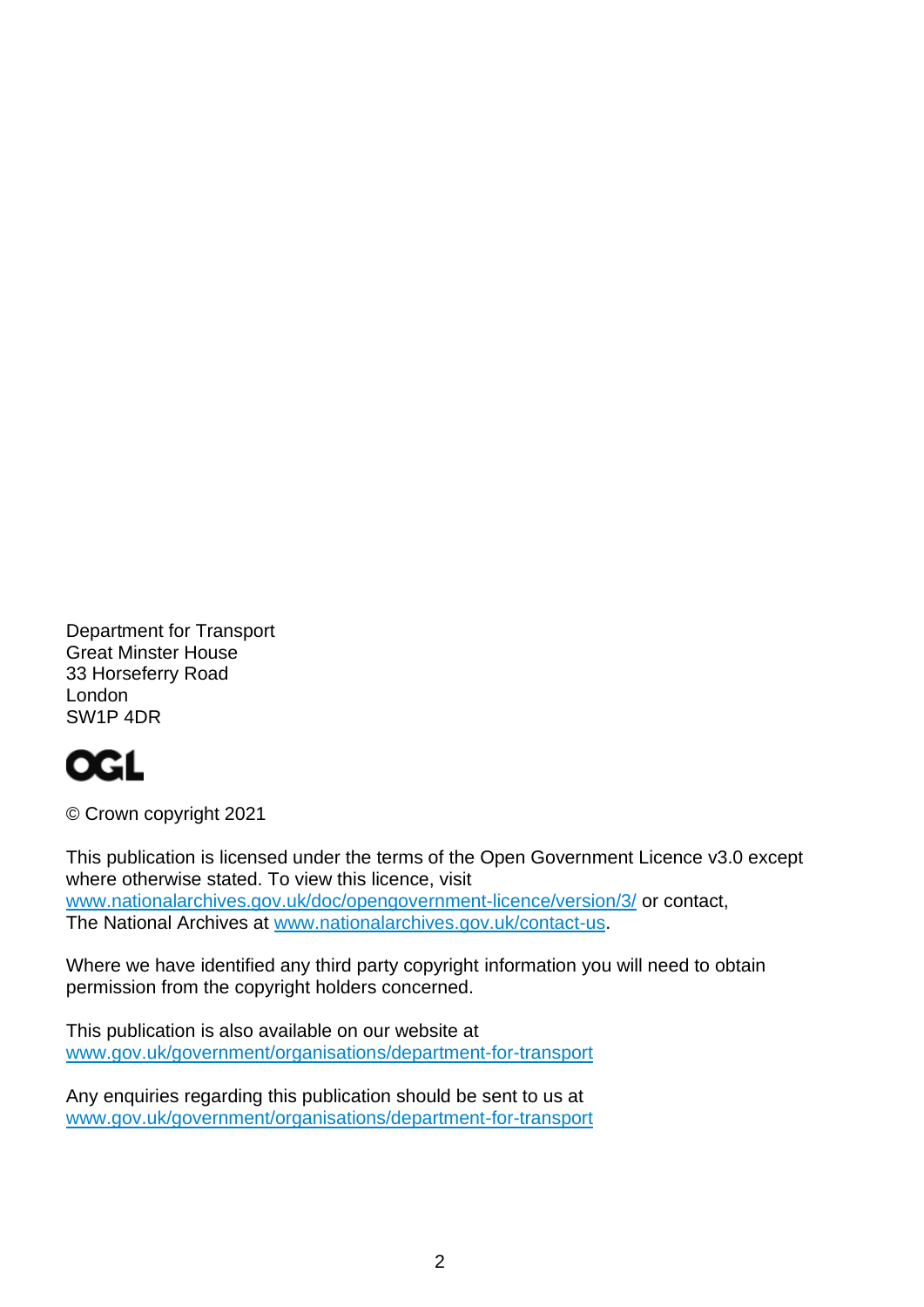## **Contents**

| <b>Executive Summary</b>                                                            | 4               |
|-------------------------------------------------------------------------------------|-----------------|
| Chapter 1 – Introduction, objectives and approach                                   | 8               |
| Introduction                                                                        | 8               |
| Government's aims and objectives for smart charging                                 | 9               |
| Government's proposed approach to legislation                                       | 10              |
| Chapter 2 – Phase One: using AEV Act powers to develop device-level<br>requirements | 12              |
| Scope and application of legislation                                                | 12 <sup>2</sup> |
| <b>BSI Standards</b>                                                                | 13              |
| Definition of a smart chargepoint                                                   | 14              |
| Cyber security and data privacy                                                     | 14              |
| Interoperability                                                                    | 15              |
| Grid stability: randomised delay function                                           | 16              |
| Minimum charging current or power                                                   | 17              |
| Default off-peak charging mode                                                      | 17              |
| Safety                                                                              | 18              |
| Vehicle-to-Grid/Vehicle-to-Everything                                               | 19              |
| Monitoring and recording electricity consumption                                    | 19              |
| Enforcement authority and penalties                                                 | 20              |
| Time for compliance                                                                 | 21              |
| Demonstrating compliance                                                            | 21              |
| Other                                                                               | 22              |
| Chapter 3 - Phase two: Smart charging long-term approach                            | 25              |
| <b>Chapter 4 - Transmission of data relating to chargepoints</b>                    | 28              |
| Annex                                                                               | 30              |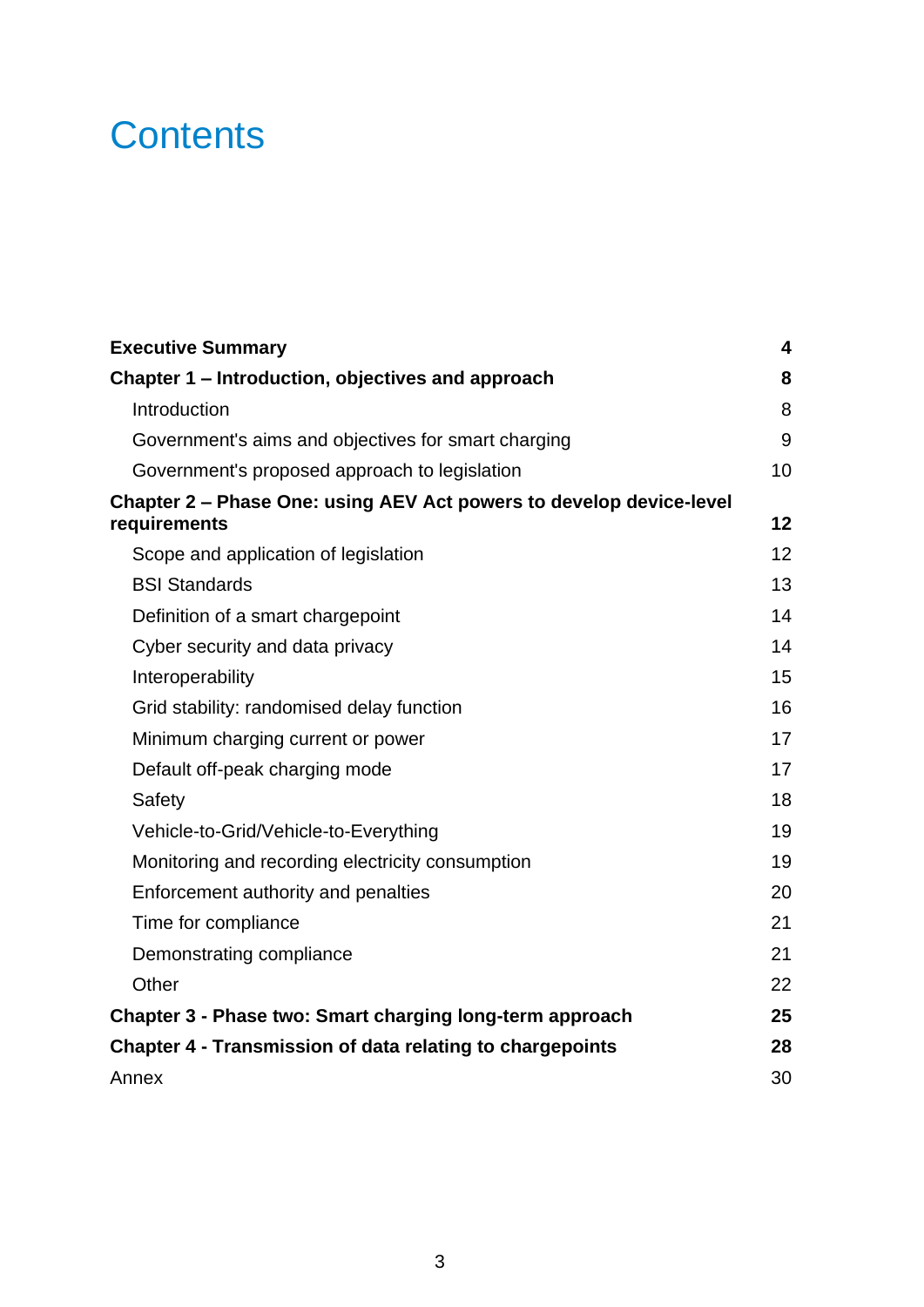## <span id="page-3-0"></span>Executive Summary

## *Context*

- 1. The time of day at which Electric Vehicle (EV) charging occurs could have significant implications for the electricity system. We expect that many consumers will charge their EVs at home in the future. Without smart charging, EV charging is likely to happen during existing electricity system peak times (such as between 5pm and 7pm) when many people arrive home from work. This would require significant levels of additional investment both in the networks that transport the electricity, with the costs borne ultimately by consumers, and in electricity generation capacity to meet increased demand.
- 2. EV smart charging involves shifting charging to a different time of day, such as network reinforcement to meet increased demand from EVs, and offers benefits to overnight when there is lower demand on the electricity system, or to times of high renewable energy generation. This can help reduce the need for costly electricity consumers too, including savings on their energy bills.
- 2019 and closed on 7 October 2019. 3. The Automated and Electric Vehicles (AEV) Act 2018 gives Government powers through secondary legislation to mandate that all EV chargepoints sold and installed in the UK have smart functionality and meet minimum device-level requirements. Government consulted businesses and individuals on implementing smart charging requirements. The 'Electric vehicle smart charging consultation' opened on 15 July
- and mandate that all new private chargepoints must be smart. This publication contains Government's policy response to all chapters of the 2019 consultation. 4. In May 2020 Government published a summary of responses to the consultation, which restated the Government's overall aim to maximise the use of smart charging

### *Overview of Government Response*

#### **Chapter 1**

- 5. In the consultation, Government stated that its overarching aim was to maximise the use of smart charging technologies, and it proposed four objectives to charging are unlikely to be met without regulatory intervention and outlined a underpin smart charging policy: consumer uptake, innovation, grid protection and consumer protection. We stated that the proposed aims and objectives for smart phased approach to legislation.
- chargepoints must meet device-level requirements. Building on feedback contain some changes to the approach outlined in the consultation. Since 6. Government will be continuing with this phased approach. In the first phase, we will mandate that new private chargepoints must be smart, and that smart received during and following the consultation, this first phase of legislation will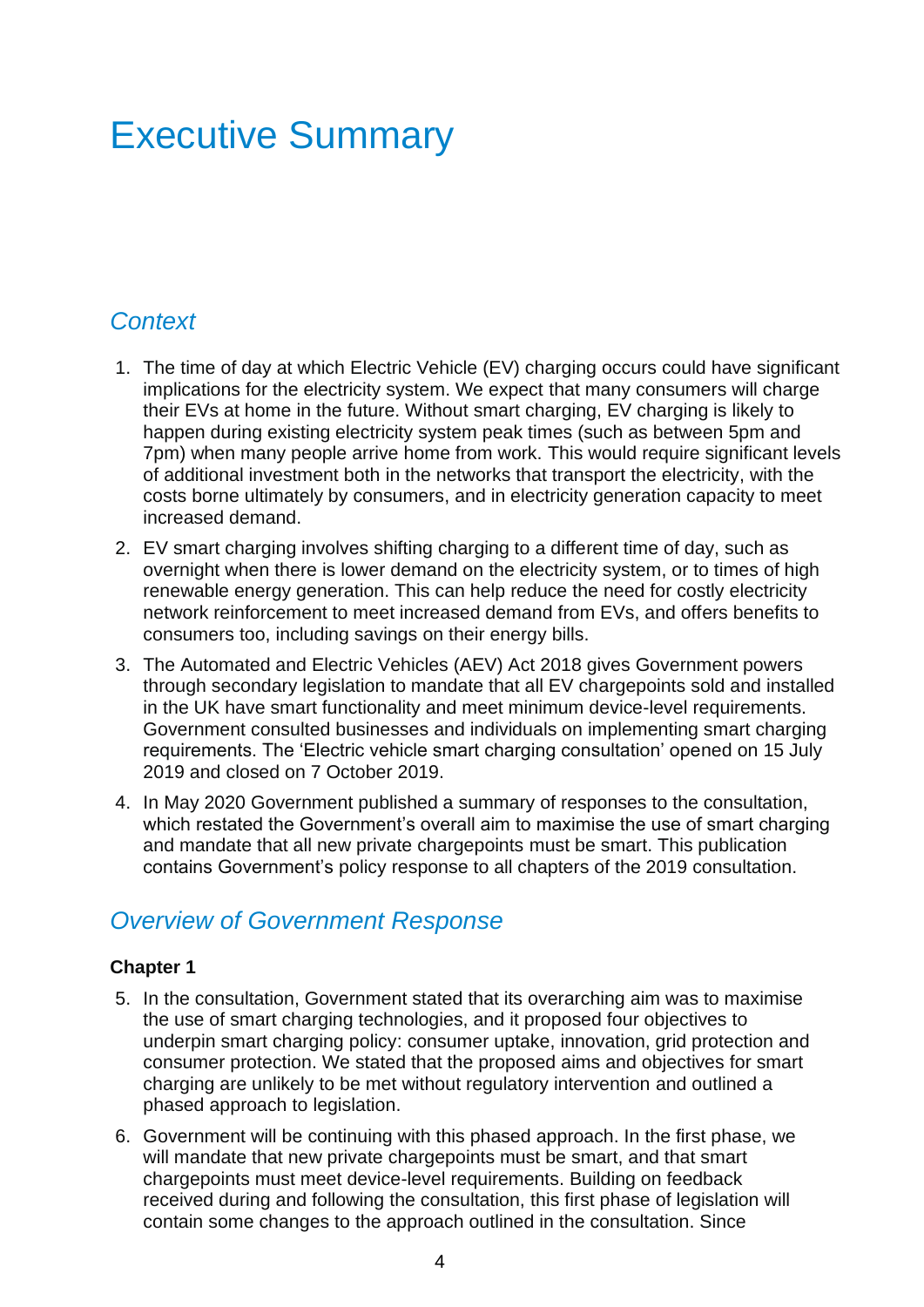Government consulted in 2019 the smart charging market has developed significantly, yet it is still in a nascent stage. Government's intention is therefore to mandate a minimum set of requirements in 2021 that supports the early smart charging market.

 legislation will not address chargepoint operator interoperability (the ability to develop a system-wide approach to regulation across a broad range of smart 7. However, we recognise that this market is expected to evolve and grow quickly in the coming years as more people purchase EVs. Government remains committed to delivering the four objectives that underpin smart charging policy, and these will be fully implemented in a second phase of legislation. Phase One switch the operator of one's chargepoint), nor fully mitigate energy system risks like cyber security and grid stability. This is because these objectives cannot be mitigated by device level regulation alone. It is therefore essential that Government takes further action to mitigate the potential risks posed by smart charging. Notably, since the publication of the Phase Two call for evidence, Government has outlined its intention to take a more holistic approach and devices and systems, beyond EV smart chargepoints alone.

#### **Chapter 2**

- 8. In the consultation, Government proposed that the regulations would ordinarily require compliance with BSI (British Standards Institution) Standards for Energy Smart Appliances (ESAs), named as Publicly Available Specification (PAS) 1878 in the summary of responses. A range of further device requirements were also outlined in Chapter 2 to meet Government's objectives on issues such as cyber security and grid stability.
- Mandating both PAS 1878 and 1879 will be considered as an option for Phase 2 9. Government will be setting smart chargepoint device requirements as part of Phase One legislation. However, Government will not be requiring full compliance with PAS 1878 in phase one legislation. This standard was under development via an industry-led process at the time of consulting, alongside PAS 1879 which provides a framework for Demand Side Response operation. legislation, and the requirements in our Phase 1 regulations are compatible with the standards established in PAS 1878 and 1879.

| Requirement                | <b>Policy position</b>                                                                                                                                                                                             |
|----------------------------|--------------------------------------------------------------------------------------------------------------------------------------------------------------------------------------------------------------------|
| Smart chargepoint          | Government will mandate that all private                                                                                                                                                                           |
| functionality              | chargepoints must be smart.                                                                                                                                                                                        |
| Cyber and data<br>security | Government will mandate requirements in line with<br>an existing cyber security standard, ETSI EN 303<br>645.                                                                                                      |
| Interoperability           | Government will require that chargepoints must not<br>be designed so as to prevent compatibility with any<br>energy supplier.                                                                                      |
| Default smart<br>charging  | Government will mandate that, during set-up,<br>chargepoints must require EV drivers to set<br>charging preferences and schedules. In addition,<br>these schedules must be pre-set to not charge at<br>peak times. |

10.The key Phase One policy positions by requirement are summarised in the table below.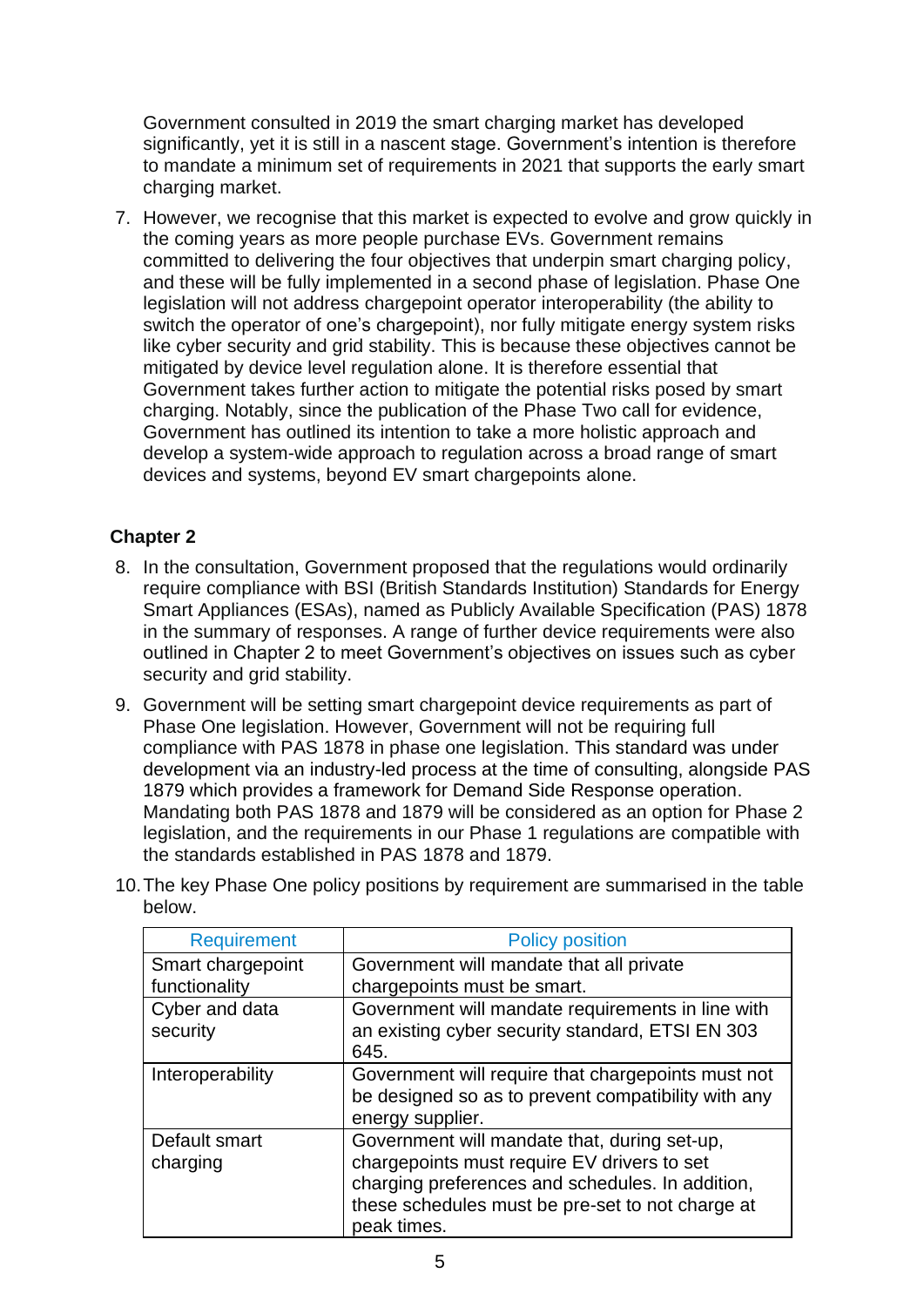| <b>Grid stability</b>                               | Government will mandate a randomised delay<br>function, to help address grid stability concerns<br>arising from smart charging.                                                                                                 |
|-----------------------------------------------------|---------------------------------------------------------------------------------------------------------------------------------------------------------------------------------------------------------------------------------|
| Safety                                              | Government will mandate that chargepoints should<br>operate in a way that prioritises chargepoint safety.                                                                                                                       |
| Monitoring and<br>metering of energy<br>consumption | Government will mandate that the chargepoint must<br>measure or calculate the electricity consumed<br>and/or exported, the time the charging event lasts,<br>and provide a method for the consumer to view this<br>information. |

#### **Chapter 3**

- smart chargepoint devices themselves will be needed to meet Government's to this future regulation as 'Phase Two' and asked a series of questions in the 11.As described in the 2019 smart charging consultation, requirements beyond policy objectives for smart charging. These future requirements would be placed on entities and systems that can control chargepoints. The consultation referred format of a call for evidence. Government stated that using the smart metering system was the current lead option for delivering smart charging in Phase Two. We also outlined potential alternative solutions for delivering Government's smart charging objectives, including one using the BSI Standards.
- 12.Since the publication of the Phase Two call for evidence, Government has increased the scope of policy development in this area to take a more holistic approach across a broad range of smart devices and systems, beyond EV smart delivering smart charging, but Government is continuing to explore alternative or chargepoints alone. Future policy development will consider all organisations performing a "load controlling" role, including electricity aggregators and chargepoint operators. The smart metering system remains the lead option for complementary solutions to smart metering that would still meet Government's policy objectives. Using BSI PAS 1878 and 1879, alongside a supporting regulatory framework, is one such option.

#### **Chapter 4**

- 13.Under Section 14 of the Automated and Electric Vehicles Act, the Government for evidence noted that these powers could be used to ensure that relevant has powers to introduce regulations requiring that prescribed information relating to a chargepoint be transmitted to specific parties. As part of the smart charging consultation, Government issued a call for evidence on the potential benefits, disadvantages and practicalities of introducing regulations to this effect. The call parties, including the Electricity System Operator, Transmission Owners or Distribution Network Operators, were able to access useful information on chargepoint installations and the impact of chargepoints on the network.
- 14.There are significant benefits to be derived from the opening up and sharing of chargepoint data in order to help them plan for this demand. Since publishing the energy data. EVs represent a new and increasing demand on the energy system, and network operators could benefit from increased access to public EV call for evidence in 2019, we have published a consultation on opening up public EV chargepoint data and intend to continue exploring options for private chargepoint data.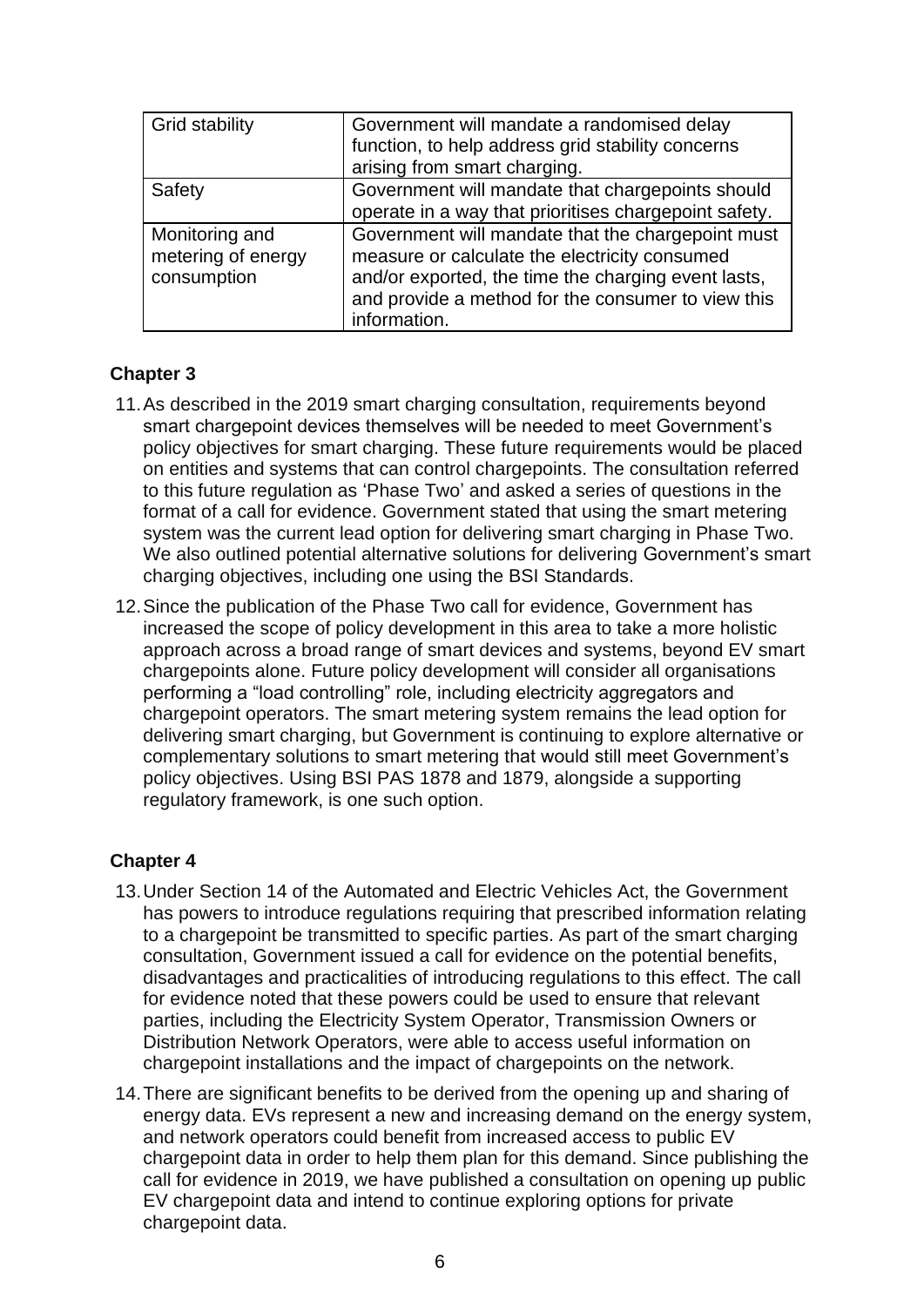### *Next Steps*

#### **Chapters 1 and 2 - Phase One legislation**

- • Government will notify the World Trade Organisation of the Phase One smart charging legislation in Summer 2021, ahead of laying the legislation in Autumn 2021.
- • Most requirements within the legislation will be enforceable 6 months after the laying date, from Spring 2022. As they may require more extensive hardware and software changes, the cyber security requirements will be enforced from Autumn 2022.

#### **Chapter 3 – Phase Two**

- Government will aim to consult in 2022 on an appropriate regulatory approach for flexibility service providers and other organisations controlling load.
- Government will continue to work with industry to explore potential solutions to the cyber security and interoperability challenges ahead of this formal consultation, including via the ongoing work of the EV Energy Taskforce and other industry forums.

#### **Chapter 4 – EV Chargepoint data**

- Government intends to take forward further work on exploring whether private chargepoint location and energy data should be shared with specified parties.
- The Government intends to work closely with Ofgem and stakeholders, including the Electric Vehicle Energy Taskforce, to consider appropriate options for the sharing of this data.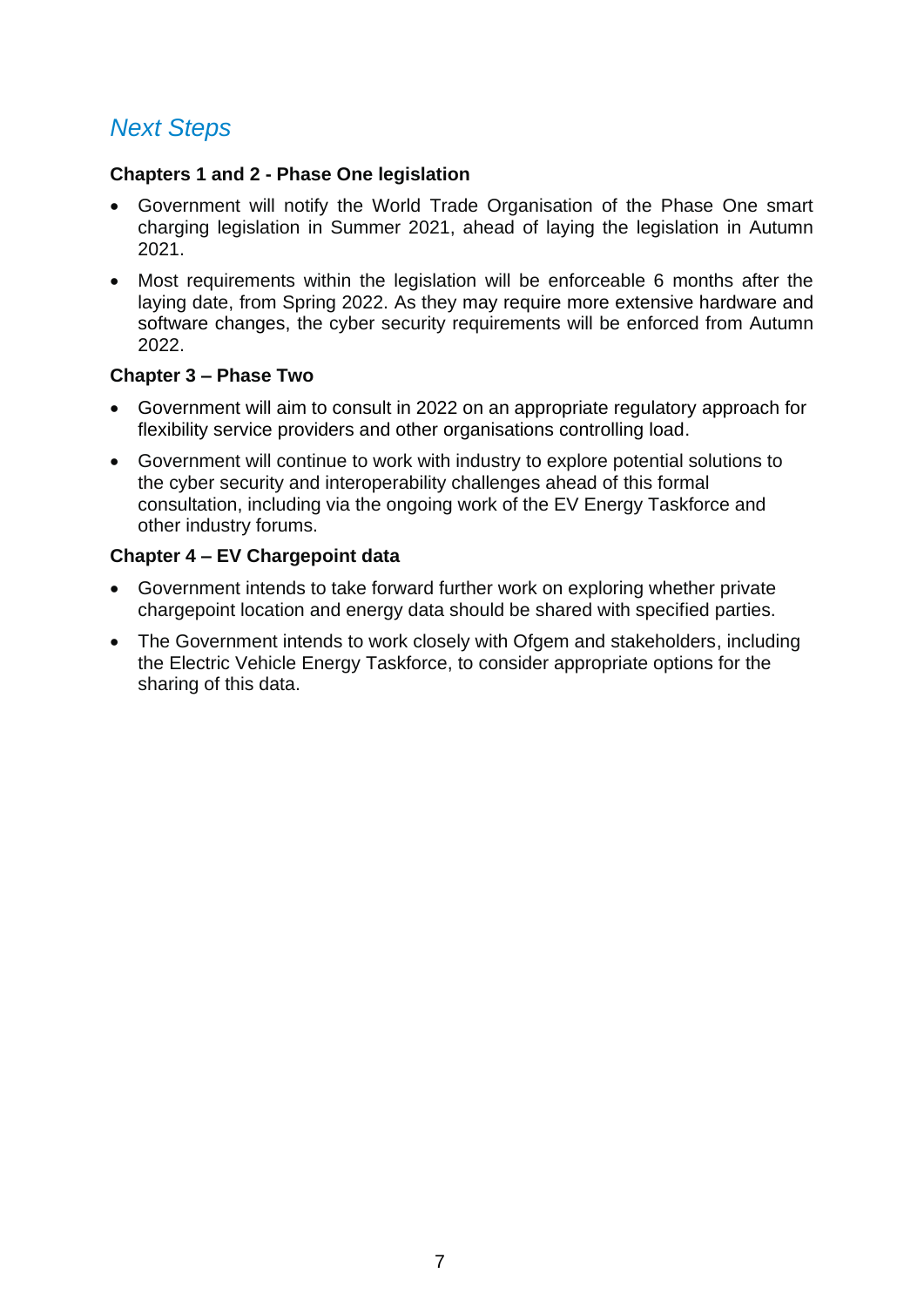## <span id="page-7-0"></span>Chapter 1 – Introduction, objectives and approach

#### <span id="page-7-1"></span>**Introduction**

 In November 2020 the UK Government announced that the phase-out date for the new cars and vans to be fully zero emission at the tailpipe from 2035. To enable this gas emissions by 2050, electric vehicles (EVs) need to be effectively integrated into sale of new petrol and diesel cars and vans will be brought forward to 2030, with all transition and support the UK Government's target to achieve net zero greenhouse and actively support the energy system.

 EV smart charging involves shifting charging to a different time of day, such as an important role in driving the transition to a smarter and more flexible energy system. Government and Ofgem are already taking action to drive this transition, as overnight when there is lower demand on the electricity system, or to times of high renewable energy generation. This can help reduce the need for costly electricity network reinforcement and increased generation capacity, and offers benefits to consumers too, including savings on their energy bills. Smart charging of EVs plays we will set out in the upcoming [2021](https://www.gov.uk/government/publications/upgrading-our-energy-system-smart-systems-and-flexibility-plan) Smart Systems and Flexibility Plan.

 and closed on 7 October 2019. The [Automated and Electric Vehicles Act 2018](https://www.legislation.gov.uk/ukpga/2018/18/contents/enacted) (AEV Act) gives Government powers through secondary legislation to mandate that all EV chargepoints sold and installed in the UK have smart functionality and meet minimum device-level requirements. Following the passage of the AEV Act, Government consulted businesses and individuals on implementing smart charging requirements under the AEV Act. The ['Electric vehicle smart charging consultation'](https://www.gov.uk/government/consultations/electric-vehicle-smart-charging) opened on 15 July 2019

The aim of the public consultation was to outline the government's approach and objectives for smart charging of EVs (chapter 1); seek views on initial, device-level regulations ("Phase One") (chapter 2); gather evidence on a second phase of legislation for a long-term smart charging solution ("Phase Two") (chapter 3); and gather evidence on whether to use the AEV Act power regarding the transmission of chargepoint data (chapter 4). In May 2020 Government published [a summary of](https://www.gov.uk/government/consultations/electric-vehicle-smart-charging/public-feedback/electric-vehicle-smart-charging-consultation-summary-of-responses#chapter-2---phase-one-using-the-aev-act-powers-to-develop-device-level-requirements)  [responses](https://www.gov.uk/government/consultations/electric-vehicle-smart-charging/public-feedback/electric-vehicle-smart-charging-consultation-summary-of-responses#chapter-2---phase-one-using-the-aev-act-powers-to-develop-device-level-requirements) to the consultation, which restated the Government's overall aim to maximise the use of smart charging and mandate that all new private chargepoints must be smart. This publication contains Government's policy response to all chapters of the 2019 consultation.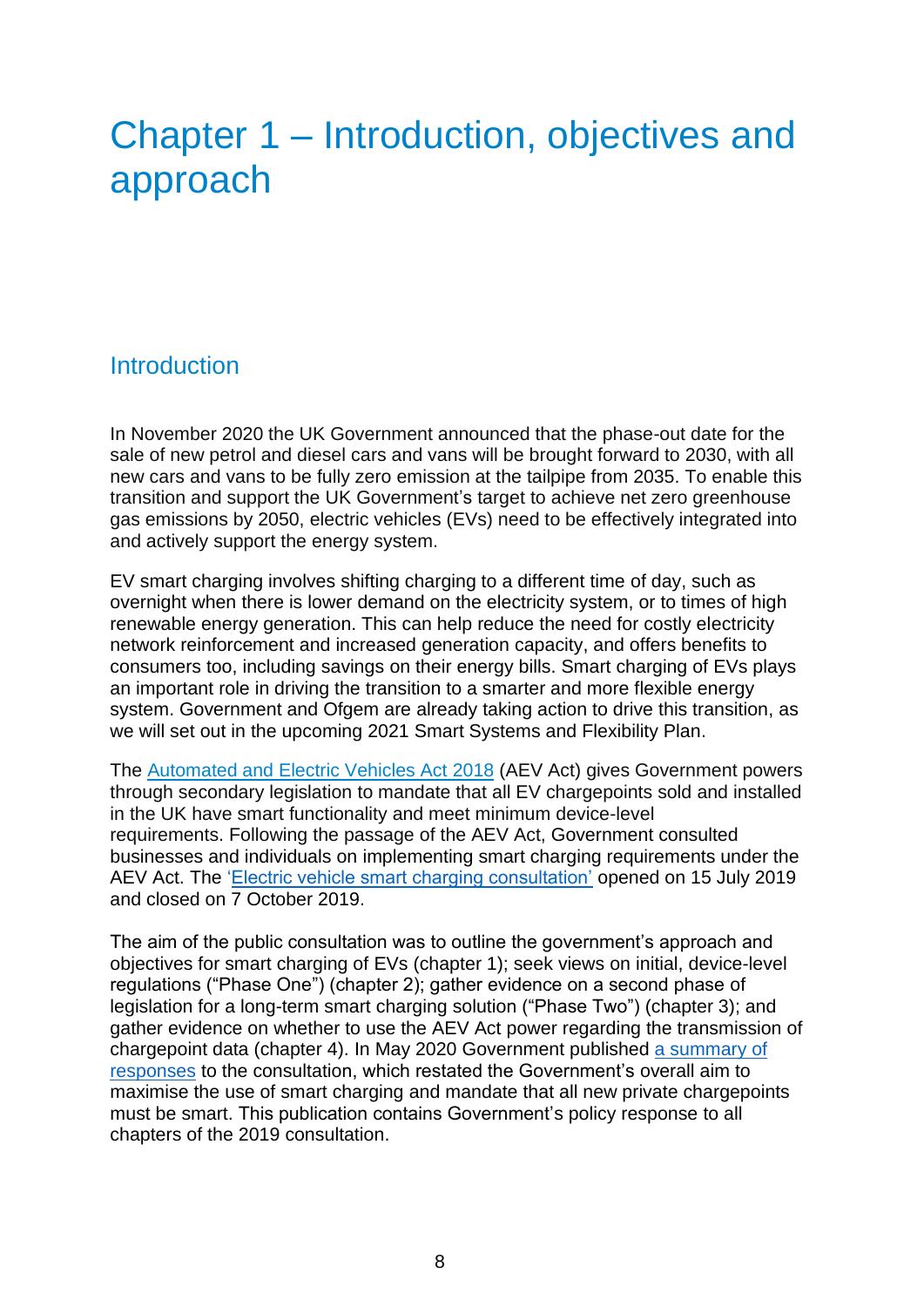#### **Why is smart charging important?**

 the morning, or at home in the evenings. To meet these high peaks of demand, significant The time at which EV charging occurs could have significant implications for the electricity system. We expect that charging at home and workplaces will be central to the charging ecosystem. In these locations, EV charging is likely to happen during periods of existing high demand on the electricity system – for instance, when many people arrive at work in levels of additional investment in both the networks that transport the electricity and in electrical generation capacity will be needed, with the costs borne ultimately by consumers.

 electricity network. This value can be passed through to consumers via cheaper electricity bills or other rewards. This makes it cheaper for people to charge and integrates A key feature of a smarter energy system is the ability to minimise peak demand and maximise the use of low-carbon renewable electricity, which is generated intermittently. EVs can support the transition to a smarter energy system by, for example, charging overnight (during the off-peak period), thereby reducing the need for investment in the EVs into the electricity system in a more affordable way.



### <span id="page-8-0"></span>Government's aims and objectives for smart charging

 protection. The majority of respondents agreed with the proposed aim and objectives. In the consultation, Government stated that its overarching aim was to maximise the use of smart charging technologies. It proposed four objectives to underpin smart charging policy: consumer uptake, innovation, grid protection and consumer

 smart, to help drive the uptake of smart charging and realise the important benefits In 2021 Government will legislate to mandate that new private chargepoints must be that it can bring. The four proposed policy objectives also remain the principles underpinning smart charging policy development within Government (consumer uptake, innovation, grid protection and consumer protection). Government remains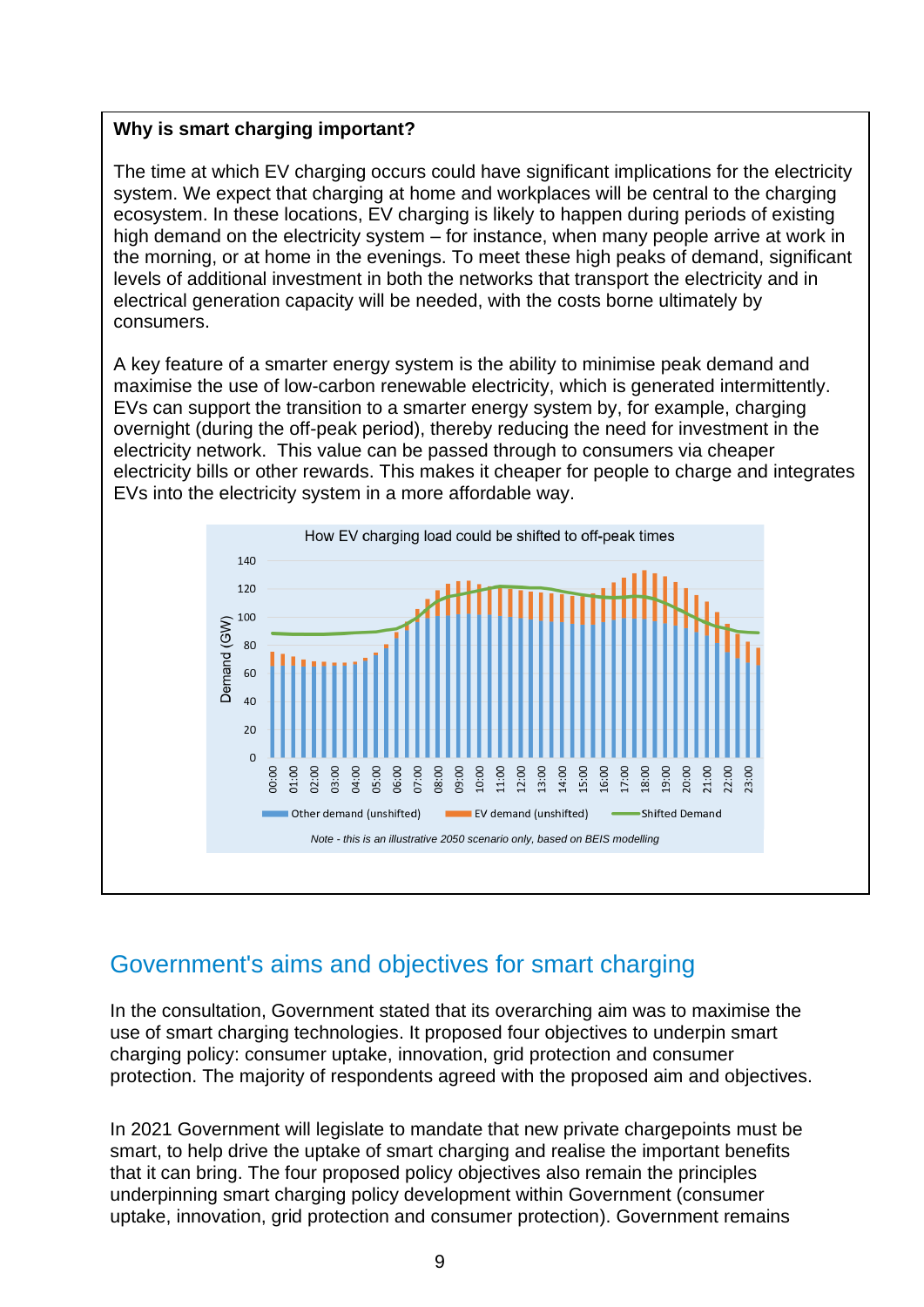committed to maximising the uptake of smart charging, in order to benefit the energy system and help reduce the need for new generation capacity and network reinforcement in light of increased demand from EVs. Smart charging will benefit all energy consumers, since reinforcement costs would otherwise be socialised through energy bills. Therefore, making sure that smart charging solutions are simple, good value, and convenient continues to be central to policy design in this area.

 More broadly, we intend to outline in the upcoming 2021 Smart Systems and Flexibility Plan the range of actions Government is taking to drive consumer uptake of smart charging and encourage innovation.

## <span id="page-9-0"></span>Government's proposed approach to legislation

 smart charging are unlikely to be met without regulatory intervention. To ensure that In the consultation, Government stated that the proposed aims and objectives for these objectives are met, a phased approach to legislation was proposed, as outlined below. The majority of respondents agreed with this phased approach.

- **Phase One** using the AEV Act powers, mandate that new private chargepoints must be smart, and that smart chargepoints must meet devicelevel requirements, including for cyber security, interoperability and grid stability.
- device-level requirements. The requirements on entities go beyond the device • **Phase Two** – mandate requirements beyond smart chargepoint devices themselves, which instead apply to the entities that can control chargepoints, such as chargepoint operators and electricity aggregators, as well as updating only powers of the AEV Act.

Government will follow the phased approach to legislation as described in the consultation. Phase One legislation will be finalised and laid in parliament in Autumn 2021 ("the legislation"). This first phase will mandate that new private chargepoints must be smart, and that smart chargepoints must meet minimum device-level requirements, including for cyber security and grid stability. The Government's Phase One policy positions and requirements are described in detail in Chapter 2 of this response.

 Building on feedback received during and following the consultation, this first phase significantly, yet it is still in a nascent stage. Government's intention is to mandate a of legislation will contain some changes to the approach initially outlined. Since Government consulted in 2019 the smart charging market has developed minimum set of requirements in 2021 that supports the early smart charging market. We have reassessed the evidence for mandating specific solutions to address Government's smart charging policy objectives and will not be mandating requirements for all objectives in 2021. The key change from the consultation approach is that, while requirements on supplier interoperability will be introduced, no action on chargepoint operator interoperability will be taken in Phase One. We intend to instead address the interoperability policy objective more comprehensively as part of Phase Two. This revised approach will help ensure that Phase Two builds on and complements the first phase. It will help mitigate the risk described in the consultation, that industry invests in developing products to meet Phase One requirements, only for those requirements to be changed to align with the future framework developed under Phase Two.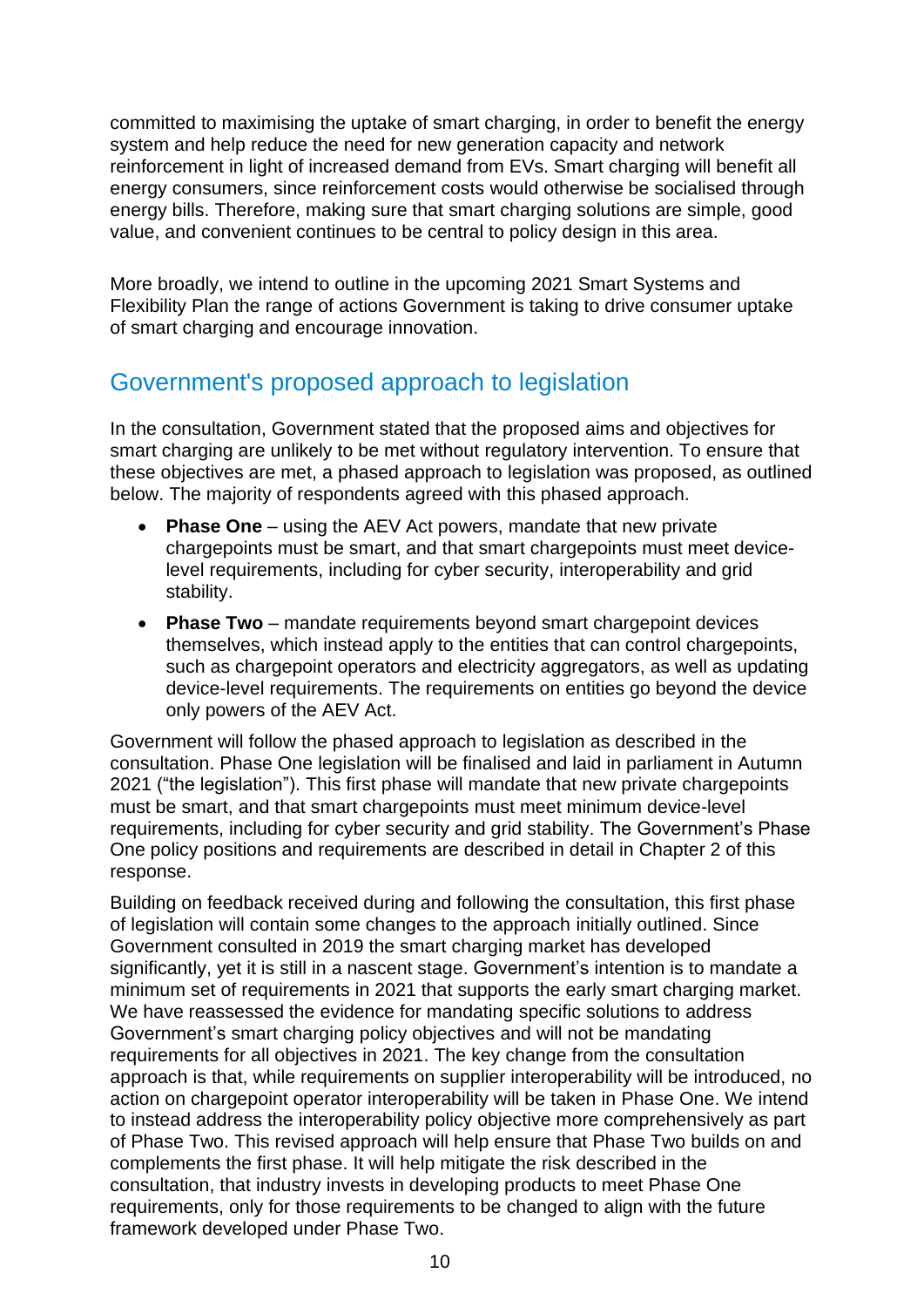The Government remains committed to delivering the four objectives that underpin mitigate energy system risks like cyber security and grid stability. Whilst Government be appropriately mitigated using device-level legislation alone. It is therefore essential that Government takes further action, beyond the device level and in a second phase of legislation, to mitigate the potential risks posed by smart charging. smart charging policy (consumer uptake, innovation, grid protection and consumer protection). Phase One legislation will not fully address interoperability, nor fully considers the Phase One proposals a good first step, these issues and risks cannot Further or updated device-level legislation, either within or outside the AEVA 2018, may also be required alongside any potential Phase Two regulation.

 take a more holistic approach across a broad range of smart devices, services and The Government's approach to Phase Two legislation is described in more detail in Chapter 3 of this response. Notably, since the publication of the Phase Two call for evidence, Government has increased the scope of policy development in this area to systems, beyond EV smart chargepoints alone.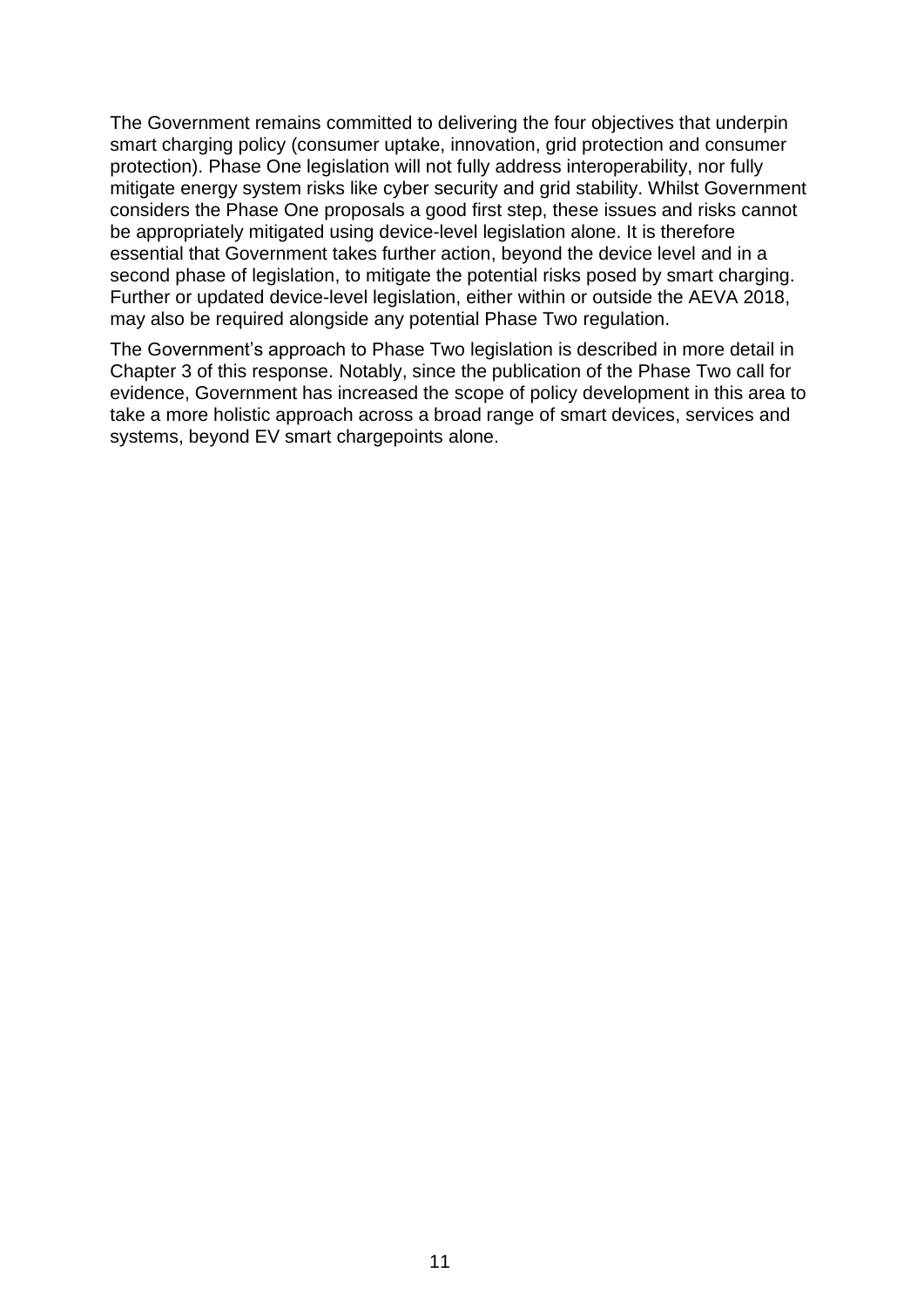## <span id="page-11-0"></span>Chapter 2 – Phase One: using AEV Act powers to develop device-level requirements

## <span id="page-11-1"></span>Scope and application of legislation

 chargepoints. Respondents had mixed views on this proposal. Those who agreed could also have high smart potential for the same reason. There was strong support however some noted that the requirements may need to be different than those for The consultation proposed that private chargepoints (domestic and some workplace chargepoints), should be smart and meet certain device-level requirements. This would exclude public chargepoints, including on-street chargepoints and destination said that private charging had more potential for smart due to long plug-in times. Some noted that public chargepoints for destination and on-street residential parking for mandating that smart public chargepoints should meet device-level requirements, private chargepoints. The consultation also proposed that cables containing a smart charging enabling device should be subject to the same requirements as smart chargepoints, many respondents agreed with this approach.

 Government intends to implement the Phase One legislation broadly in line with its not be required to meet these device requirements. The AEV Act allows Government proposed approach. The legislation will apply to private (domestic and workplace) chargepoints for electric cars and vans and will exclude all (both private and public) rapid chargepoints (50 kW or above). Smart cables will also be required to meet the same device requirements as chargepoints. Public chargepoints that are smart will to place requirements on both the sale and installation of chargepoints in the UK, however Government will only place requirements on the sale of chargepoints. Given that these regulations are focused on products, it is more appropriate to place requirements on the supply of chargepoints, rather than placing obligations on installers.

 need to be adapted or changed were they to apply to public chargepoints. However, Government considers this the most appropriate course of action because domestic charging accounts for a high proportion of  $EV$  charging<sup>1</sup>, and smart charging offers greatest benefit in domestic and workplace settings due to long plug-in times. Smart cables are technically similar to private smart chargepoints and hence the same device requirements can be applied to them, whereas some requirements would we do think there could be the opportunity for increased smart charging in public charging settings in the future, particularly where vehicles are parked on-street overnight. Ongoing work within Government will include consideration of public smart charging potential and any appropriate mitigations for the risks posed by smart

<sup>1</sup> <https://theicct.org/publications/charging-gap-UK-2020>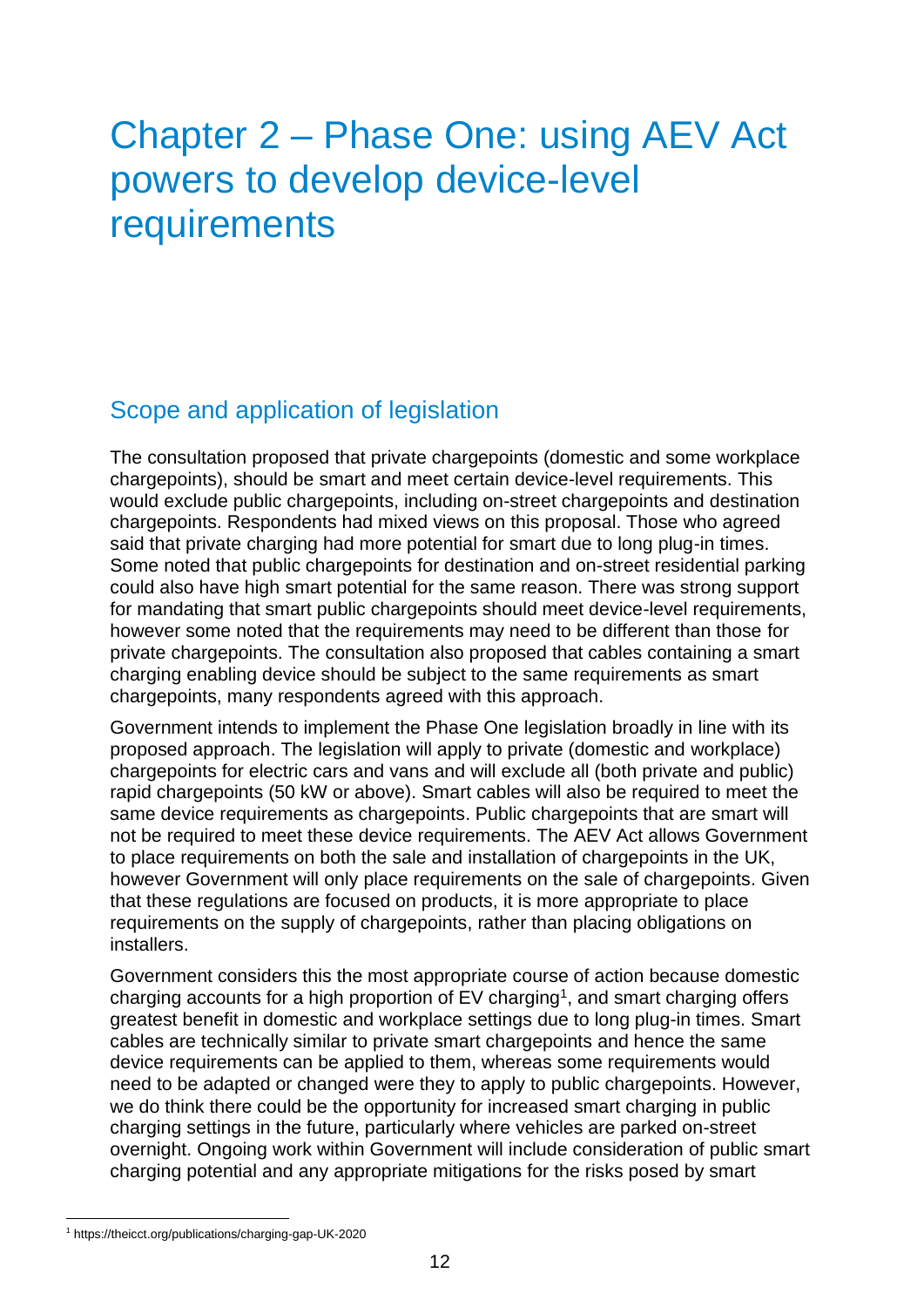charging in these settings. Rapid chargepoints have been excluded due their users typically requiring short plug-in times.

 via the EV but noted that it could be a simpler where EVs already contain the technology required. Government will continue to explore the potential of smart necessary, in line with the principles outlined in our 2019 consultation. Although the AEVA applies to smart chargepoints only, Chapter 3 of the consultation on long-term solutions for smart charging asked respondents for views on smart charging where the smart functionality is within the vehicle, rather than the chargepoint. Respondents had mixed views citing some barriers to smart charging charging delivered by the vehicle, to understand whether further measures may be

## Territorial Extent

 Northern Ireland Executive as they consider whether they would wish to extend this The territorial extent of Part 2 of the AEVA is UK-wide and therefore Government consulted on applying this legislation to all private chargepoints sold into the UK. However, this legislation will initially apply to Great Britain (GB) only. This reflects the fact that the GB energy system is separate from that operating in Northern Ireland (where energy policy is devolved). It recognises that smart metering is being rolled out in GB (a key enabler of the benefits of this legislation), which is not the case in Northern Ireland. We will continue working closely with our colleagues in the legislation to Northern Ireland at a later date.

## <span id="page-12-0"></span>BSI Standards

 standard was under development via an industry-led process at the time of In the consultation, Government proposed that the regulations would ordinarily require compliance with BSI Standards for Energy Smart Appliances (ESAs), named as Publicly Available Specification (PAS) 1878 in the summary of responses. This consulting, alongside PAS 1879 which provides a framework for Demand Side Response (DSR) operation. A final version of both standards was published in May  $2021.<sup>2</sup>$ 

BSI's Energy Smart Appliances Programme has addressed current standardisation gaps, while at the same time following the nascent international efforts to standardise DSR internationally. These standards will encourage the manufacture and use of energy smart appliances that enable domestic consumers to participate in a smart energy system.

Government did not specifically seek views on mandating PAS 1878 as a whole within the consultation but did seek views on mandating the standard to meet certain policy objectives. Many respondents agreed with the proposal to require compliance with the standard to meet Government objectives on cyber security and interoperability. Some respondents suggested that a finalised version of the BSI standard was needed before they could provide a detailed response.

 Since consulting, Government has further considered how PAS 1878 could be used section, the smart charging market has grown and developed since our consultation to inform our approach to smart chargepoint legislation. As described in an earlier

<sup>2</sup> <https://www.bsigroup.com/en-GB/about-bsi/uk-national-standards-body/about-standards/Innovation/energy-smart-appliances>programme/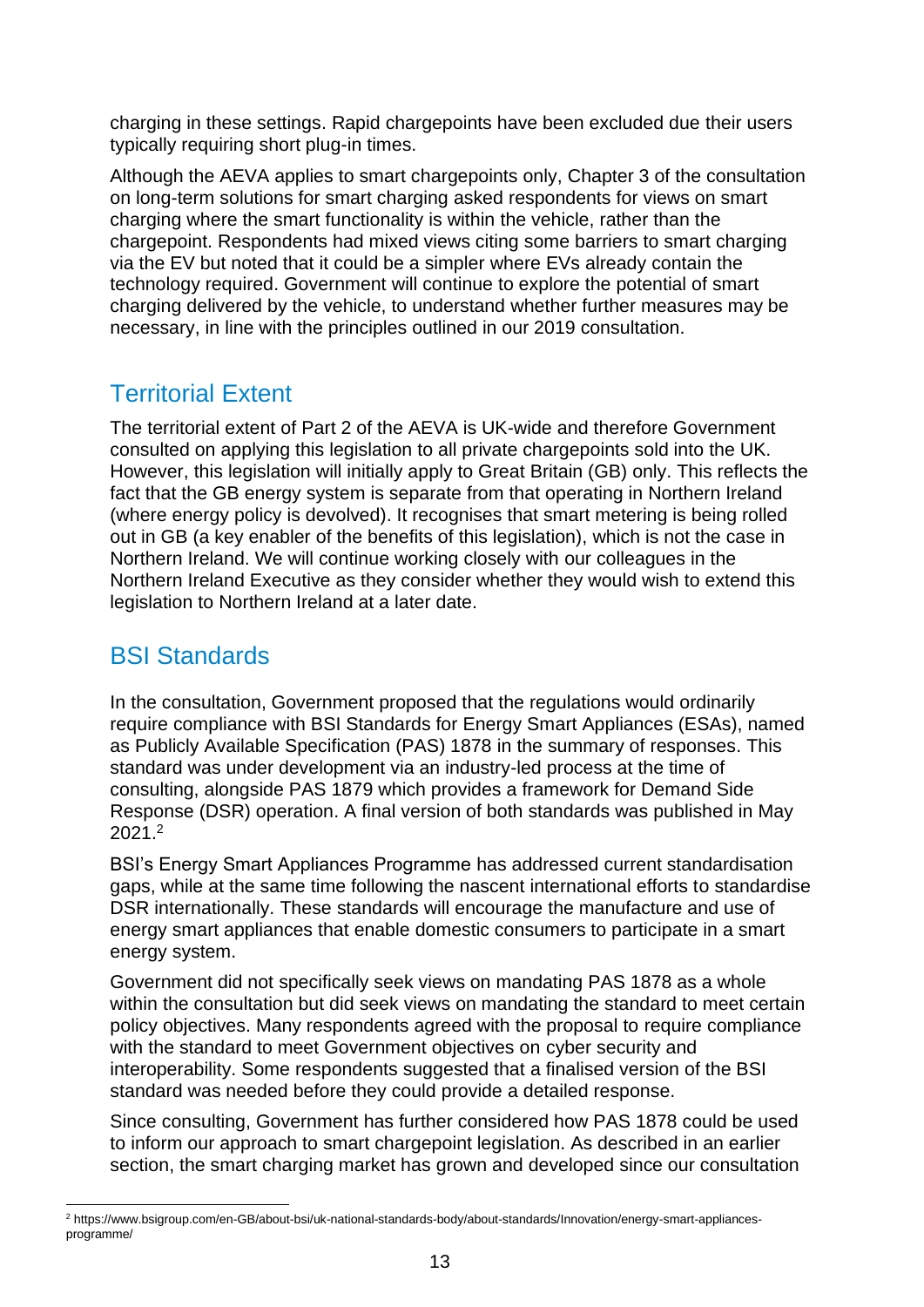in Summer 2019, yet is still in a nascent stage. Government's intention is therefore to mandate a minimum set of requirements in 2021 that support the early smart charging market and mitigate some potential risks where we have sufficient evidence to intervene. Given this change in approach, Government will not be requiring compliance with PAS 1878 in our 2021 smart charging legislation. However, we have ensured that our legislation is compatible with PAS 1878.

 both PAS 1878 and 1879 will be considered as an option for Phase 2 legislation. The As described in a later section of the consultation response (Chapter 3), mandating BSI ESA programme work remains an important piece of work for Government, including for smart charging policy. The PAS standards are compatible with international smart grid standards and were developed to address gaps in the current standardisation landscape.

### <span id="page-13-0"></span>Definition of a smart chargepoint

 The consultation proposed to define a smart chargepoint as one which is adjusting the electricity consumption flowing through the chargepoint. Many communications enabled and able to respond automatically to remote signals by respondents agreed with this definition, though some respondents proposed amendments to give greater clarity.

 Government will define smart functionality within the legislation and require private chargepoints sold to include this functionality. Smart functionality will be described as the ability to:

- (a) send and receive information; and
- (b) respond to this information by;
	- $-$  increasing or decreasing the rate of electricity flowing through the chargepoint; and
	- $-$  changing the time at which electricity flows through the chargepoint.

 align with the definition of an Energy Smart Appliance in PAS 1878. The above definition is in line with that included within the consultation but has been expanded to reflect feedback within consultation responses, and to more closely

 chargepoint could meet the above definition of smart functionality but be unable to Government considers it important that all smart chargepoints are capable of supporting demand side response (DSR) services. We will therefore mandate a highlevel outcome within the legislation, which states that smart chargepoints must be capable of supporting DSR. This is an initial step to help address the concern that a support DSR services in practice.

### <span id="page-13-1"></span>Cyber security and data privacy

 should also address the protection of any data held by the devices and proposed a mandatory testing and assurance regime for these requirements. Many respondents In the consultation, Government proposed that smart chargepoints should meet outcome-based security requirements as well as technical security characteristics set out in the BSI standard (PAS 1878). We proposed that the cyber security standards agreed with this approach.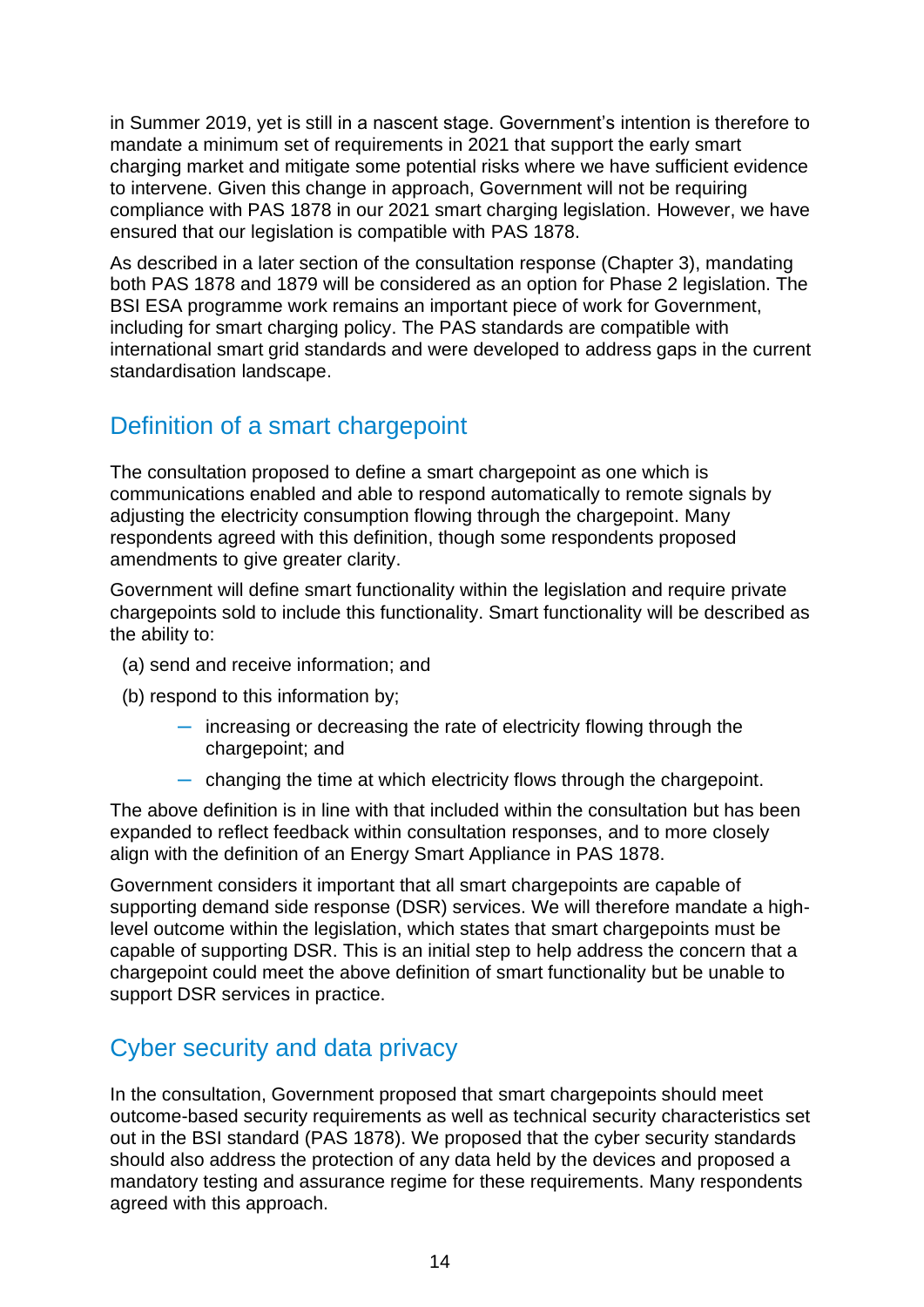As noted above, we will not require compliance with PAS 1878 in Phase One legislation, and as such chargepoints will not need to meet the cyber security characteristics set out in PAS 1878. However, the legislation will introduce requirements based on ETSI EN 303 645, a European cyber security standard, with which compliance was required in PAS 1878. EN 303 645 will not be mandated in full, but all key cyber and data requirements from the standard will be mandated where implementable within the limits of this legislation. Requirements will be enforced in line with the approach set out later in this response.

 Media and Sport (DCMS) has consulted on mandating that IoT devices comply with EN 303 645 outlines an outcome-based set of requirements for consumer Internet of Things (IoT) devices, with the UK government contributing significantly to its development. This EN sets an appropriate level of basic cyber security and data privacy requirements for smart chargepoints. While the Department for Culture, security requirements aligned with three of the provisions in EN 303 6453, smart chargepoints pose additional cyber security risks which warrant more extensive mitigation than other IoT devices. Government will therefore mandate requirements that go further than the current intended scope of the DCMS legislation, in line with EN 303 645.

 such as the hacking of devices, their control systems or the communications between them, have the potential to threaten the stability of the electricity system. Additional As noted in the smart charging consultation, cyber-attacks on smart chargepoints, requirements on the entities and systems involved in EV smart charging will therefore be vital to deliver the level of cyber security needed to appropriately mitigate these risks. A long-term, comprehensive approach to cyber security will be brought forward as part of Phase Two legislation (see chapter 3).

#### <span id="page-14-0"></span>**Interoperability**

 of retaining smart functionality if the chargepoint operator were to be changed, consultation also noted Government's concern that consumers could face barriers to switching energy supplier due to a lack of interoperability of their smart chargepoint, In the consultation, Government proposed that smart chargepoints should be capable without requiring a visit to the premises, termed smart interoperability. The for example as a result of the bundling of chargepoints with supply contracts. Many respondents agreed with the proposed requirement of chargepoint operator interoperability, with many suggesting it is important to ensure a positive consumer experience. Some respondents suggested caution in implementing the proposal, warning that, though interoperability was desirable, it would be hard to implement, and would add costs to the chargepoint in the short term. Supplier interoperability generally received more support than chargepoint operator interoperability.

In 2021 legislation, the Government will not include a requirement for chargepoints to be capable of retaining smart functionality in the event that the chargepoint operator were to be changed. Smart service offerings remain nascent, and Government intends to gather more evidence on this issue before proceeding with any intervention.

 $^3$  An initial consultation was published in  $\underline{\sf{May 2019}}$ , and was followed by a call for views i[n July 2020.](https://www.gov.uk/government/publications/proposals-for-regulating-consumer-smart-product-cyber-security-call-for-views/proposals-for-regulating-consumer-smart-product-cyber-security-call-for-views#overview-of-proposed-legislative-approach) The Government's response was published i[n April 2021.](https://www.gov.uk/government/publications/regulating-consumer-smart-product-cyber-security-government-response) The three requirements proposed were:

<sup>•</sup> Banning universal default passwords

 • Implementing a means to manage reports of vulnerabilities

 • Providing transparency on for how long, at a minimum, the product will receive security updates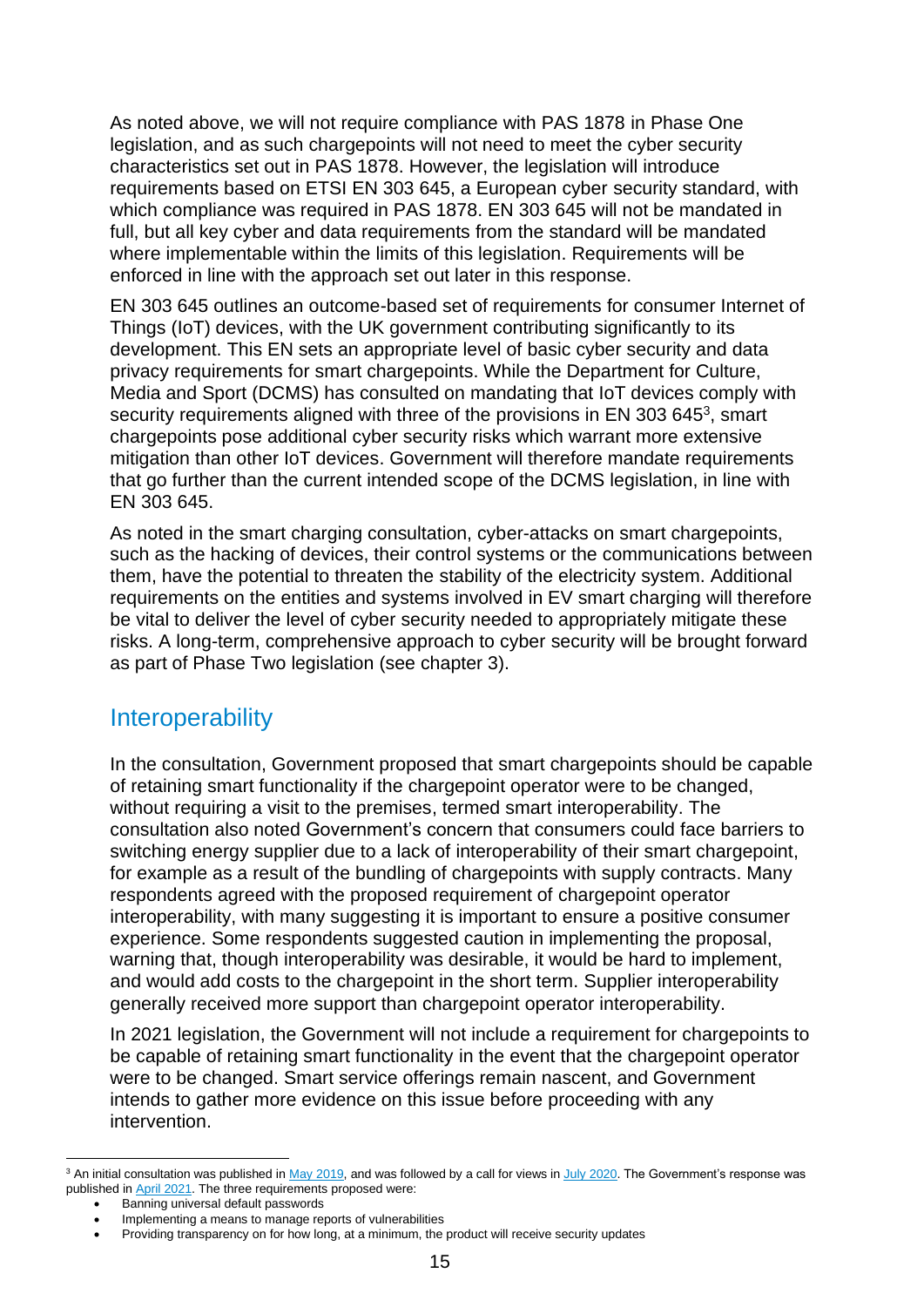interests are best protected when the chargepoint they install can be used with any designed such that they are unable to work with a full range of energy suppliers. The legislation will require that chargepoints retain their smart functionality following a However, we will act to ensure that consumers are able to switch their energy supplier without their smart chargepoint losing smart functionality. Consumers' supplier. Consumers should be able to switch supplier and retain the full smart functionality of their device. Government is concerned that chargepoints could be change of energy supplier.

 including GB smart metering, BSI PASs 1878 and 1879, international standards and Government is still exploring the options for achieving smart charging interoperability, market-led approaches amongst others. The type of interoperability proposed in our consultation is just one way of delivering interoperable outcomes for consumers, and Government intends to gather further evidence on the most effective and proportionate approach to doing so as part of Phase Two.

We think that addressing interoperability in Phase Two is the most appropriate approach, to ensure any interoperability decision is in line with wider policy development underway for smart systems and load controllers (see chapter 3 for further detail). As set out above, we intend to consider additional, more detailed requirements on cyber security in Phase Two, and addressing interoperability at the same time will allow us to define these requirements in tandem.

Interoperability remains a fundamental policy principle for Government's approach to smart charging. Our intention remains to require smart interoperability as part of our Phase Two approach, and we will continue to work with stakeholders – including through the Electric Vehicle and Energy Taskforce – to find an appropriate means of doing so.

### <span id="page-15-0"></span>Grid stability: randomised delay function

 concerns around potential negative impacts on user experience and urged In the consultation, Government proposed that smart chargepoints must have a function that randomly delays the start time of any load control action. This randomised delay function will help reduce the risk of potential grid stability issues where large numbers of chargepoints switch on or off at the same time. Many respondents were supportive of this approach as a way of helping maintain grid stability, particularly when recovering from power outages. However, many noted Government to consider a consumer override and a short maximum delay time.

 have the capability of applying a remotely configurable randomised delay of up to 30 responding to a response DSR flexibility service (for example, grid balancing services Government will be requiring chargepoints to implement this function, following the precedent set by smart metering and the [SMETS2,](https://assets.publishing.service.gov.uk/government/uploads/system/uploads/attachment_data/file/68898/smart_meters_equipment_technical_spec_version_2.pdf) and the approach outlined in PAS 1878. To address concerns about consumer experience, chargepoints will need to minutes, though by default they will only need to apply a delay of up to 10 minutes. In addition, the chargepoint must be configured in a way that allows the user to override this delay function. This function will not be required when a chargepoint is requiring fast response times), or when a randomised delay has already been applied to the intended operation (for example, via a price signal received over the smart meter Home Area Network).

This functionality has already been successfully employed by the GB smart metering system to help mitigate grid stability risks and was also included within PAS 1878. As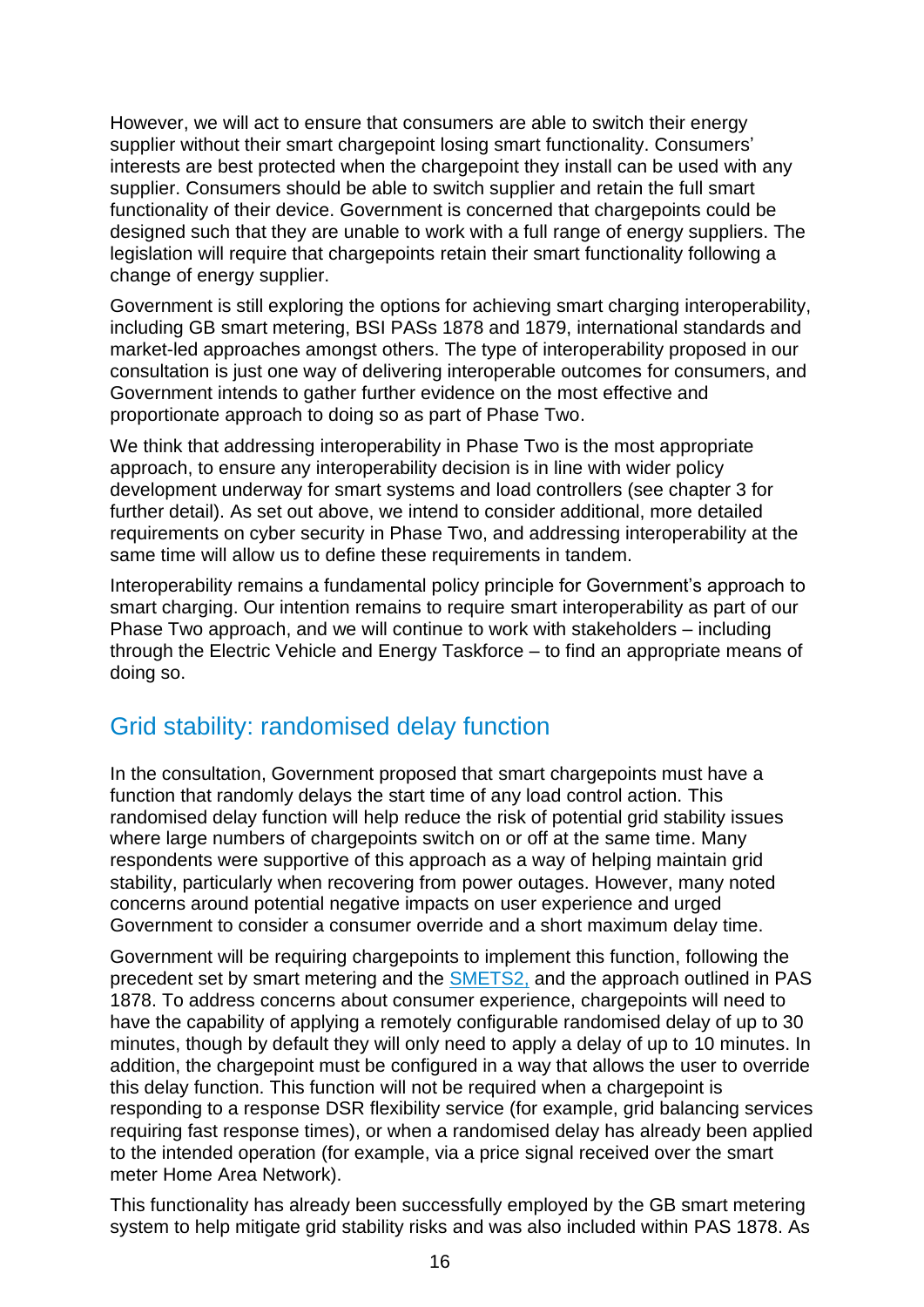the number of smart chargepoints increases, it will be essential to stagger the response of chargepoints in order to maintain grid stability, including when recovering from power outages.

 As EV uptake increases, the default randomised delay time may need to be extended to longer than 10 minutes, so as to increase the period of time over which chargepoints come back on to the system and therefore further mitigate grid stability risks. Government will keep this requirement under review, and Phase Two as described in Chapter 3 will consider additional requirements to ensure grid stability.

#### <span id="page-16-0"></span>Minimum charging current or power

 not reduce the rate of charge below a minimum amount of current or power when In the consultation, Government proposed a requirement that chargepoints should connected to the vehicle. This was to address reported issues that some EVs switch off before the vehicle has finished charging if the charging rate is slow.

Respondents had mixed views on this proposal, although it should be noted that those who agreed with the proposal provided minimal evidence to support this being a common issue amongst EV chargepoints. Some respondents thought that this issue was caused by a communication issue between the EV and chargepoint.

 While limited evidence of this issue was provided in response to the consultation, communication. Given this issue potentially relates to both EVs and chargepoints, we Government is aware of some potential issues related to vehicle-to-chargepoint propose not to introduce this functionality as part of these smart chargepoint regulations. Government will continue to monitor this issue and assess whether a future intervention is required.

### <span id="page-16-1"></span>Default off-peak charging mode

In the consultation, Government proposed mandating a default setting for smart charging. The default off-peak mode would delay charging until a specified off-peak time. The consultation also proposed an alternative approach, where the default mode would instead reduce the rate of charging during peak times. Many respondents supported the inclusion of a default setting, with the default off-peak mode being the preferred approach. Many respondents also raised concerns about defining a specific off-peak time period in legislation, suggesting it could result in a secondary peak in demand.

 first use, the user must be given the opportunity to edit or remove this setting. The chosen as a peak time window common to both workplace and domestic charging settings, both of which are within the scope of this legislation. The legislation will Based on feedback, we will adopt a more nuanced approach. The Government will mandate that smart chargepoints must prompt users to input a charging schedule during first use. In addition, smart chargepoints must be pre-set to offer users a charging schedule that by default prevents EVs from charging at peak times. During user must also be able to remove or edit this default setting at a later date. Peak times will be defined in legislation as 8am to 11am and 4pm to 10pm on weekdays. This time window is consistent both with our internal projections of expected EV demand, and with various external studies of EV charging patterns. It has been allow chargepoint sellers to adopt an alternative approach if a chargepoint is sold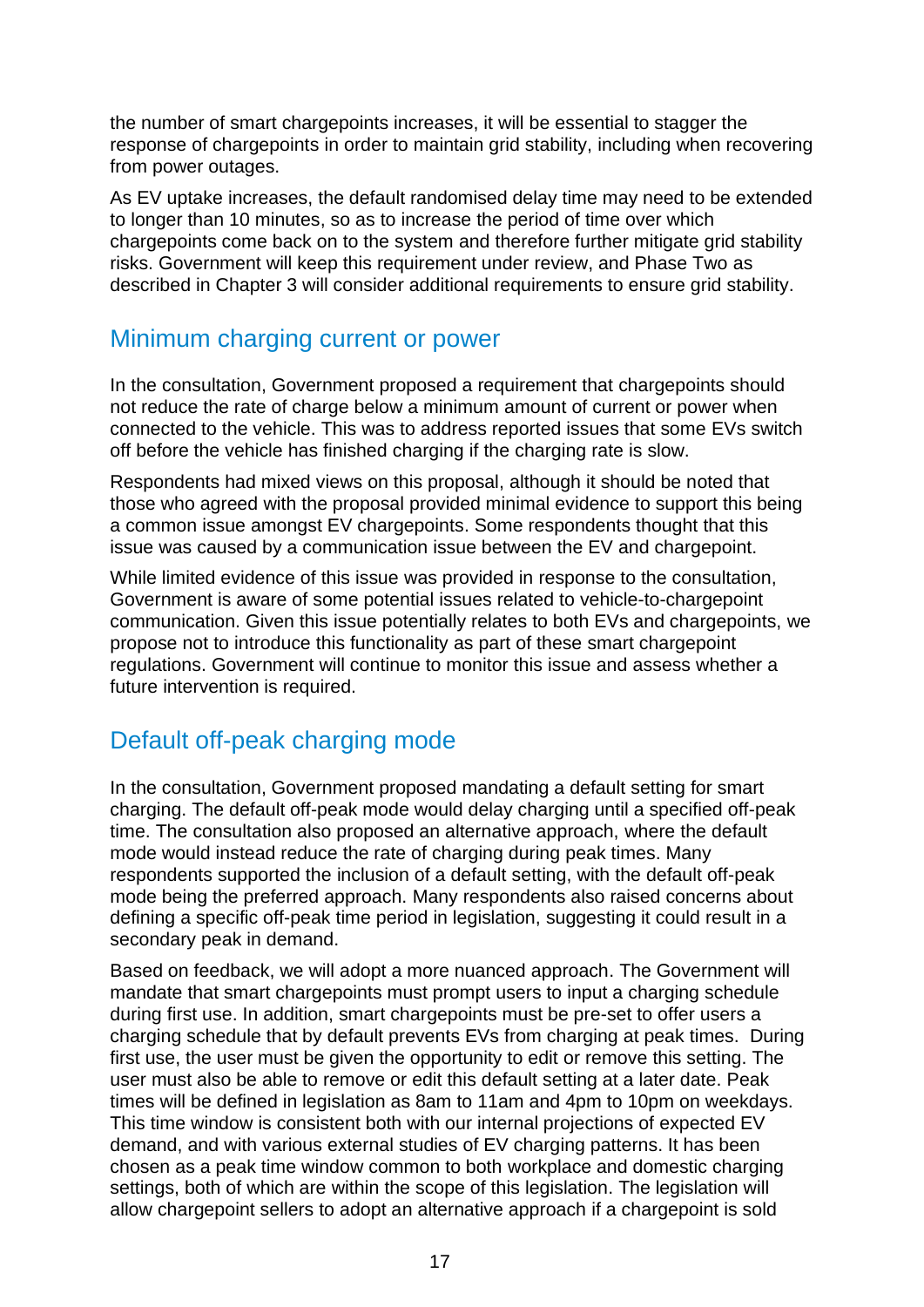with a demand side response service and if the chargepoint is configured to meet the technical requirements of this service. In this scenario, the default requirement need not be implemented, since the user will be charging their EV in a smart way in line with a DSR service.

 instead charge during peak times. Importantly, mandating that users must be they wish to sign-up to a DSR service such as a smart tariff. Defining a peak time Government will not mandate that consumers use the smart functionality of chargepoints. Therefore, mandating the setting of a default charging mode will help mitigate the risk that some users do not engage with smart charging offers, and informed of and prompted to edit the pre-set charging schedule during first use of the chargepoint will help mitigate the risk that any default setting causes confusion and negatively impacts the user experience. The consumer override and edit functions will ensure that users can turn off or edit their charging schedule, for example where period in legislation instead of an off-peak period could encourage greater variation in approach amongst chargepoint sellers, thereby helping to mitigate the risk of a default mode requirement causing secondary peaks in demand.

 Given that the extent to which consumers modify their behaviour is key to delivering the benefits of these regulations, we will monitor the effectiveness of this approach closely as part of our post-legislation evaluation. The upcoming 2021 Smart Systems and Flexibility Plan will outline the steps that Government is taking to help drive the uptake of smart charging offers, including work to help ensure that consumers have confidence in the smart charging market.

#### <span id="page-17-0"></span>**Safety**

 In the consultation, Government proposed that smart chargepoints should be required to be safe, with due regard to the existing safety framework. In general, respondents agreed with the approach, although many suggested additional safety requirements or factors that Government could consider.

The Government will be including one new safety requirement in the 2021 legislation. We will mandate that smart chargepoints must be configured in a way that prioritises safety over smart charging related behaviour and user inputs. The legislation will not restate the need for chargepoints to comply with the existing legislative safety framework.

There are many safety standards already mandated by other legislation. Repeating these in our 2021 regulations would create regulatory complexity without providing any additional legal safeguards for consumers. Whilst some respondents did identify additional standards that are not currently legislative obligations, many related to chargepoint installation, which as outlined in the earlier "Scope and application" section is out of scope for this legislation. Consultation responses provided limited evidence of smart-specific safety risks. However, PAS 1878 included a high-level outcome on safety, whereby safety must be prioritised over energy flexibility related behaviour. Government will mandate requirements in line with this outcome for smart chargepoints, as a first step towards mitigating any potential smart related safety risks that may occur.

Chargepoint safety and the quality of chargepoint installations remains a high priority for Government. The Office for Zero Emission Vehicles (OZEV) will continue to work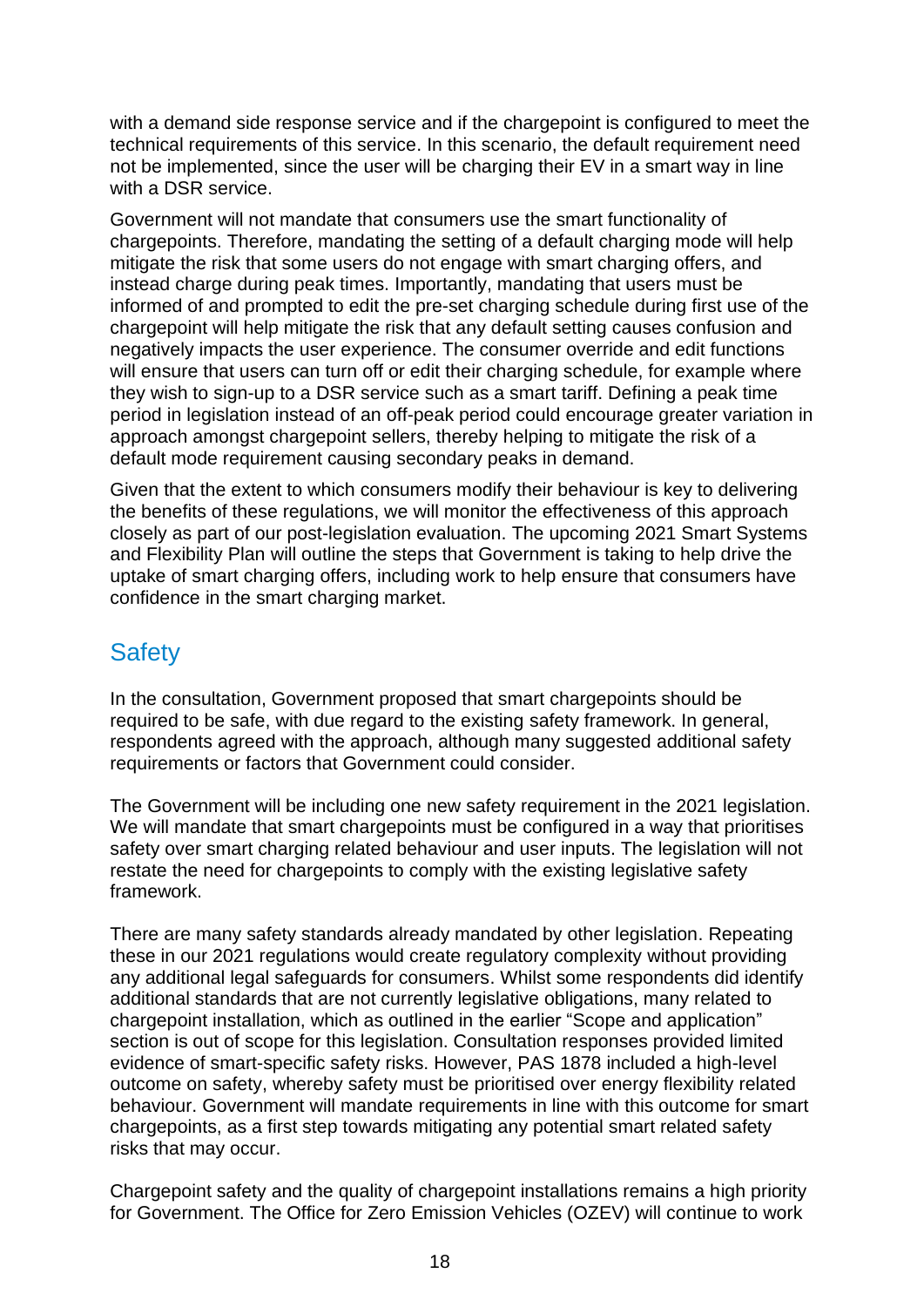installation, maintenance, and use of such appliances in manual and automated with its partners across government to ensure installations are of the highest quality. Health and safety is central to the smart energy consumer journey, from the modes. Work is underway in Government to identify any risks that should be mitigated.

### <span id="page-18-0"></span>Vehicle-to-Grid/Vehicle-to-Everything

In the consultation, Government recognised that enabling smart charging would help facilitate the deployment of technologies such as vehicle-to-grid (V2G), but noted that legislation would be needed to allow the space for these technologies to further develop. Many respondents agreed with this approach, though there were mixed views as to whether the legislation should include specific requirements for V2G, with some concern that doing so could potentially impede the development of this nascent technology.

Government will be including bidirectional vehicle-to-everything (V2X) chargers within the scope of the smart charging legislation. V2X is the umbrella term for technologies that export EV electricity to the grid (V2G) and those that export only to behind-themeter systems (e.g. vehicle-to-home). Government has expanded the definition from V2G to capture all forms of bidirectional charging.

V2X chargepoints, when installed in private charging settings, will be required to meet the device requirements described in legislation. There are no additional requirements for a chargepoint with V2X functionality when compared to one that only allows unidirectional charging. The legislation will ensure that all smart chargepoints conform to set minimum requirements as described earlier in this chapter, for example on cyber security. We consider that the impact of these requirements on V2G innovation will be negligible. In addition, any impact is outweighed by the benefit of ensuring V2G chargepoints meet the same minimum standards as unidirectional smart chargepoints, avoiding creating a potential loophole in the legislation.

Evidence on V2X later this year. Furthermore, the second phase of the smart charging regulations offers opportunities to address any unintended issues resulting from this legislation before the mass deployment of V2G technologies, expected after 20254. Government is also seeking to develop a future policy strategy for V2X/V2G, and intends to launch a Call for

#### <span id="page-18-1"></span>Monitoring and recording electricity consumption

 record the electricity imported and/or exported during a charging event, the time the charging event lasts, and provide a method for the consumer to view this information. In the consultation, Government proposed that a chargepoint must monitor and Many respondents agreed with this proposal, suggesting that it will help EV drivers track energy consumption and encourage greater engagement in smart charging. Some respondents thought that regulation shouldn't specify the types or format of information provided to the consumer.

<sup>&</sup>lt;sup>4</sup> As shown in [National Grid's](https://www.nationalgrideso.com/future-energy/future-energy-scenarios/fes-2020-documents) Future Energy Scenarios and [Advance Propulsion Centre Roadmap.](https://www.apcuk.co.uk/technology-roadmaps/)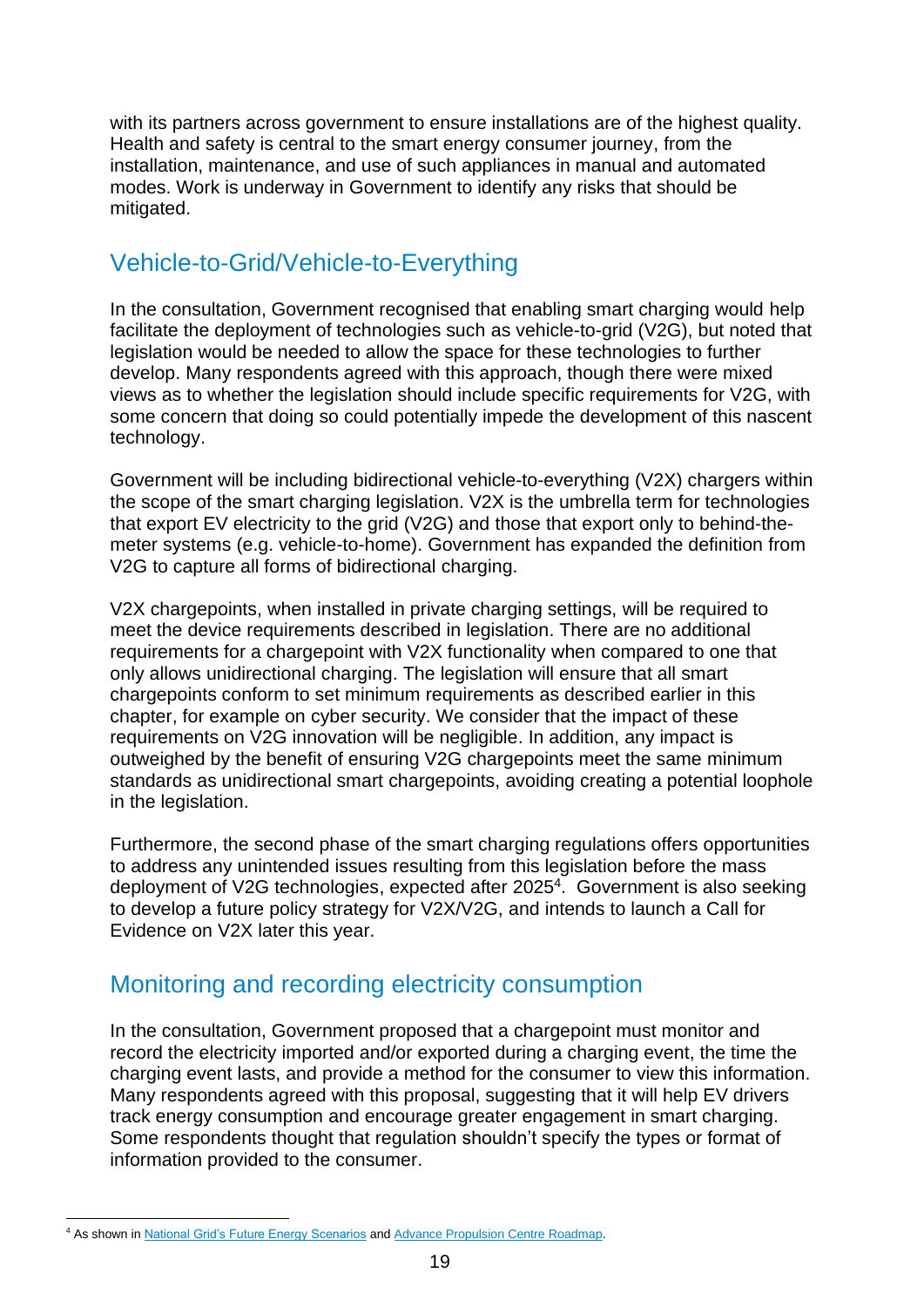measurement or calculation of this consumption information (in line with PAS 1878). The Government will be mandating specific monitoring and reporting requirements within the legislation. We will mandate that a chargepoint must measure or calculate the electricity imported/exported and amount of time for each charging event and enable the user of the chargepoint to view this information. This requirement will help consumers to engage with their energy bills and usage, and allow either the Government will not specify the format or method for providing this information to users, but deems it appropriate that as a minimum, consumption information should be provided per charging event, to a 10% accuracy level and aggregated over the period of a month and year.

 In addition, we will mandate that a chargepoint must as a minimum be capable of upper limit of 10% and providing these values over an interface to any DSR service measuring or calculating power import/export values every second with an accuracy provider, such as an aggregator. These minimum requirements were included within PAS 1878 and are necessary to ensure a chargepoint is operationally capable of supporting DSR services.

 electricity supply for settlement and trade purposes as stipulated in the Metering Instruments Regulations, and these should be complied with where relevant. It should be noted that existing legal requirements already apply to the metering of

#### <span id="page-19-0"></span>Enforcement authority and penalties

 In the consultation, Government proposed to appoint the Office for Product Safety and Standards (OPSS) as the enforcement authority for these regulations and proposed that a civil penalty would apply for each non-compliant chargepoint sold or installed.

 to enforce these regulations and that a monetary fine is a suitable deterrent for non-Many respondents agreed with both proposals, stating that the OPSS is well placed compliance.

Government is likely to appoint the Office of Product Safety and Standards (OPSS) as the Enforcement Authority for EV smart chargepoints, subject to final agreement. OPSS is an established regulator of products and has a breadth of enforcement experience and technical expertise, including in relation to public charging infrastructure for EVs.

 Government will legislate for a maximum penalty which will apply to sale of chargepoints only, as "installation" will not be in scope of the legislation. The maximum penalty will be £10,000 per chargepoint for non-compliance, and £250,000 for obstruction of officers and false statements. Government deems this an appropriate maximum to deter non-compliance and obstruction, whilst allowing the regulator flexibility to take a proportionate approach when determining and issuing penalties.

The Enforcement Authority will be transparent about its approach to enforcement, including its approach to dealing with non-compliance and calculating penalties within the maximum range.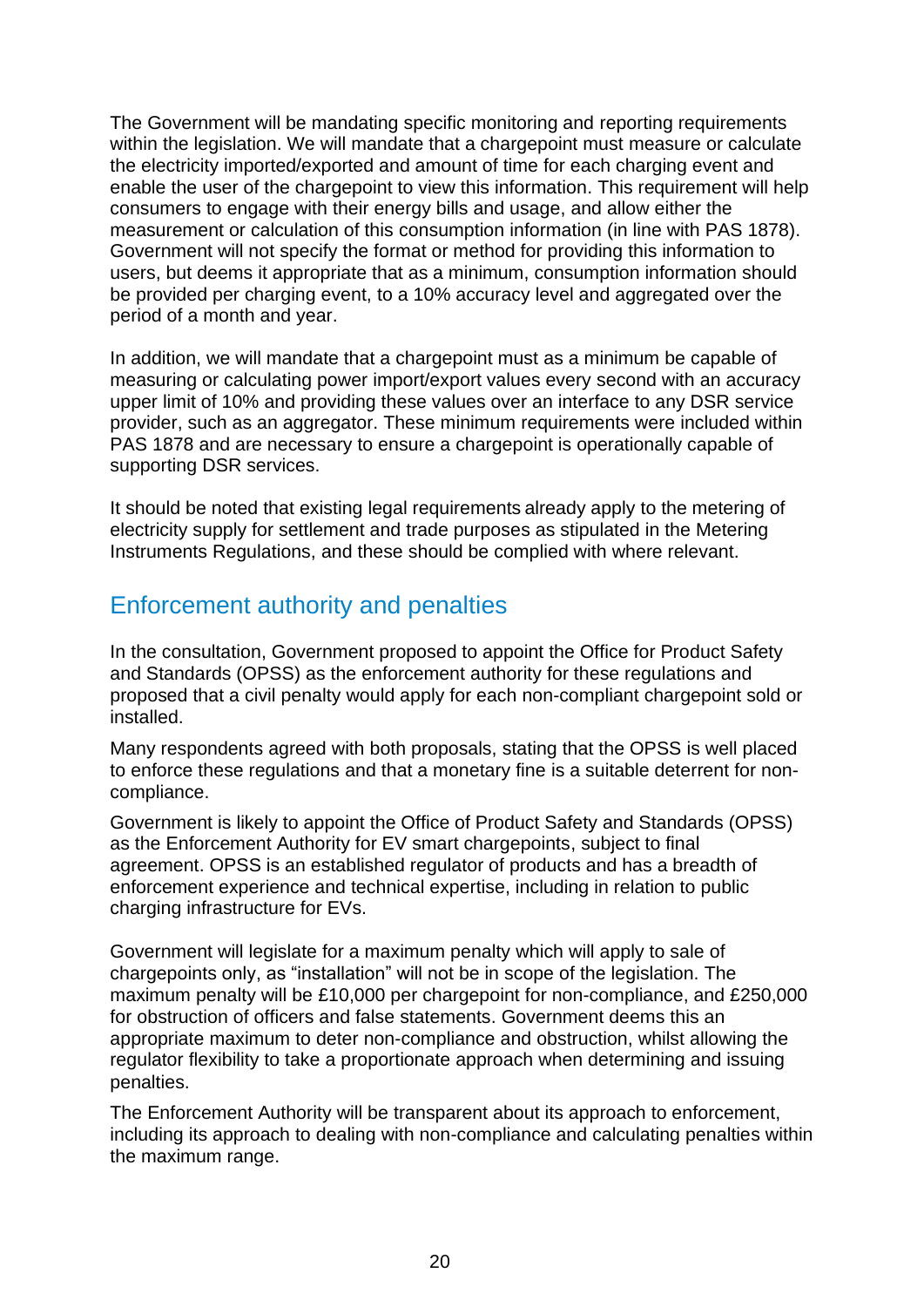### <span id="page-20-0"></span>Time for compliance

 The consultation proposed that there should be a 12-month period between laying the legislation in Parliament and enforcing it. Most respondents supported this approach but some caveated that it would be dependent on the finalised requirements included in the legislation.

announced<sup>5</sup> change in scope of the EV Home Charge Scheme (EVHS), particularly further measures. Most requirements will therefore be subject to a 6-month lead-in Government has reassessed this proposal on a requirement-by-requirement basis to determine an appropriate lead-in time for compliance. The final legislation is less extensive than the consultation proposed, and many of the legislative requirements are already being met by UK industry. In addition, Government considers it important that the smart functionality elements of the legislation come into force ahead of the the desire to focus this scheme solely on flats (leasehold properties) and rental properties from 31st March 2022. The inclusion of smart functionality requirements within EVHS has helped drive the number of smart chargepoints on the market. We may be unable to rely on this holding when the scope of EVHS is reduced without time (see the table below for further detail).

| <b>Time for Compliance</b><br>(i.e. the time between<br>the regulations are laid<br>in parliament and<br>enforced) | <b>Legislative</b><br>requirement                    | <b>Rationale</b>                                                                                                                                    |
|--------------------------------------------------------------------------------------------------------------------|------------------------------------------------------|-----------------------------------------------------------------------------------------------------------------------------------------------------|
| 6 months                                                                                                           | <b>Smart functionality</b>                           | Requirements are either already<br>met by the UK market or require<br>minimal hardware/software<br>development                                      |
|                                                                                                                    | Monitoring and<br>reporting of energy<br>consumption |                                                                                                                                                     |
|                                                                                                                    | Default Smart<br>Charging                            |                                                                                                                                                     |
|                                                                                                                    | <b>Randomised Delay</b><br><b>Function</b>           |                                                                                                                                                     |
|                                                                                                                    | Supplier<br>Interoperability                         |                                                                                                                                                     |
| 12 months                                                                                                          | Cyber and data<br>requirements                       | Compliance with cyber<br>requirements may require a<br>longer timeframe, to ensure that<br>the supporting changes can be<br>implemented by industry |

### <span id="page-20-1"></span>Demonstrating compliance

The consultation made two proposals with regards to demonstrating compliance: (i) an independent security testing and assurance scheme for cyber security, and (ii) a

<sup>&</sup>lt;sup>5</sup> Support for small businesses, landlords and leaseholders: government charges up the electric vehicle revolution with £50 million boost - [GOV.UK \(www.gov.uk\)](https://www.gov.uk/government/news/support-for-small-businesses-landlords-and-leaseholders-government-charges-up-the-electric-vehicle-revolution-with-50-million-boost)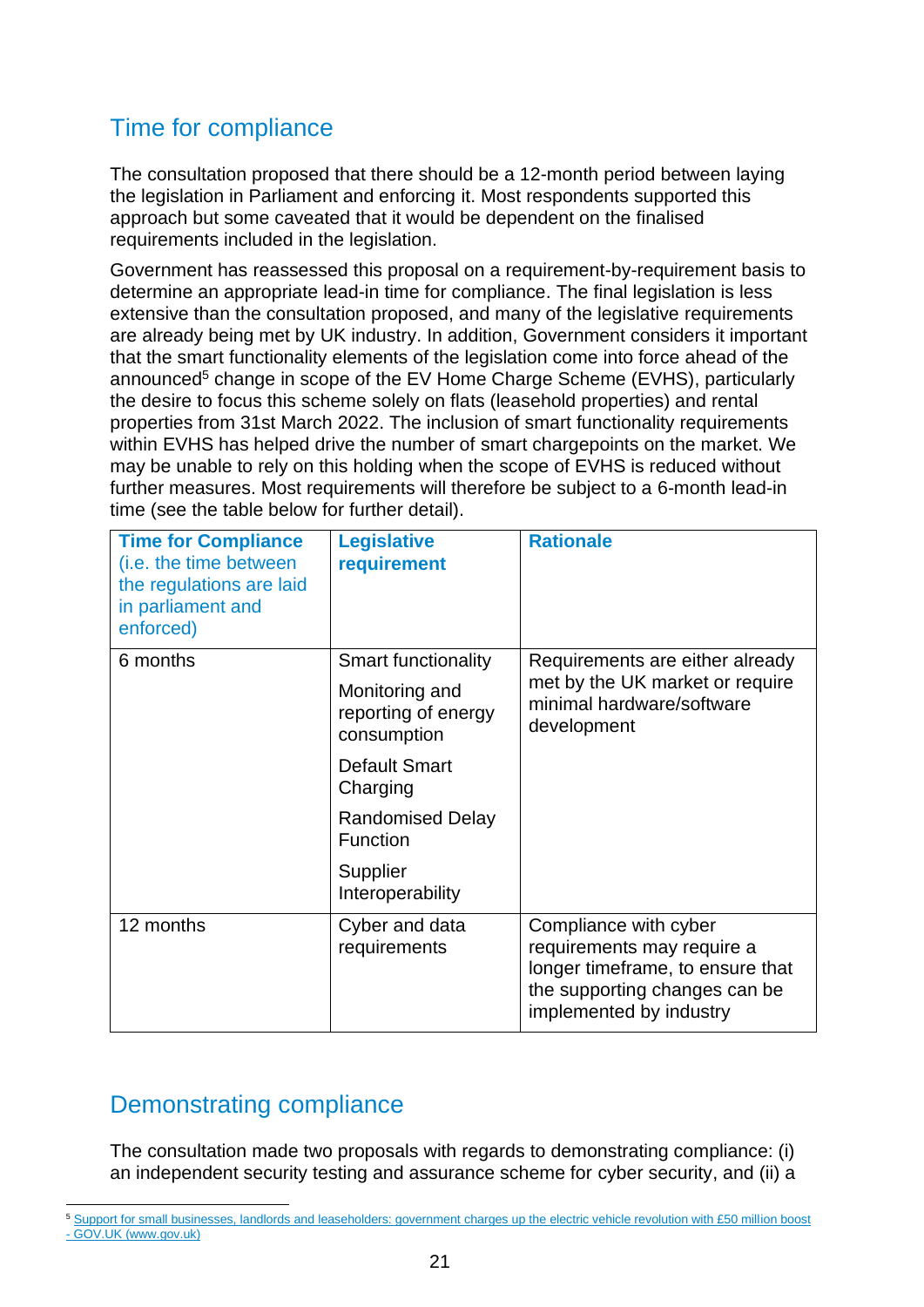on the use of PAS 1878 for these requirements. certification and assurance scheme for interoperability. Both proposals were based

Many respondents agreed with these proposals, noting that testing, assurance and certification for these requirements would help to ensure that Government's aims for cyber security and interoperability were met. However, some raised concerns over the burden this approach would place on industry, and thought that further detail on the legislative requirements would be needed before making a final decision.

Government will require that compliance with these regulations is demonstrated with an accompanying statement of compliance and technical file, which should give detailed evidence of how the requirements in these regulations are met. This file will need to be made available to the enforcement authority upon request.

 Government considers this a proportionate approach to assurance for these regulations, given the nascent nature of the smart charging market. Government will monitor compliance closely and will consider increasing assurance requirements over time.

## <span id="page-21-0"></span>**Other**

#### **Equalities Act 2010**

 from this specific smart chargepoint legislation. Taken in the context of a policy to increase the provision of domestic and workplace chargepoints, the overall The consultation asked respondents whether any of the proposed requirements would disadvantage people with protected characteristics, as defined in the Equality Act 2010, or could otherwise cause equality issues. Although some of the responses did discuss equality issues, the risks were generally in relation to fair access to smart charging, not specifically about discrimination in relation to the Equality Act resulting conclusion is that the policy does not disadvantage people with a particular protected characteristic.

 increased purchase price of a chargepoint will not cause discrimination. The Government has since reviewed the legislation in relation to its public sector equality duty. The main finding of the review was that the legislation may increase the purchase price of a chargepoint which could create a barrier for households that are less financially secure. Poverty is higher among all black and ethnic minority groups than among the majority white group and among families where at least one member is disabled. 6 However, the chargepoint is only a small proportion of the cost of an electric vehicle itself and smart charging will help offset costs and reduce overall systems costs in the long run. The Government therefore concluded that the

 But because of the opt-out function in the legislation, consumers will still have the Furthermore, as smart charging becomes more common it is expected that there will be increasing choice in the variety and bundling of services. The complexity of the market might make it more challenging to understand smart charging tariff options. This might disproportionately affect older people, or those with a mental impairment. option to charge their vehicle in a non-smart way, therefore government concluded that it would not cause discrimination due to age or disability.

 $6$  Poverty in the UK: statistics **Briefing paper Number 7096**, 18 June 2020, by Brigid Francis-Devine, House of Commons Library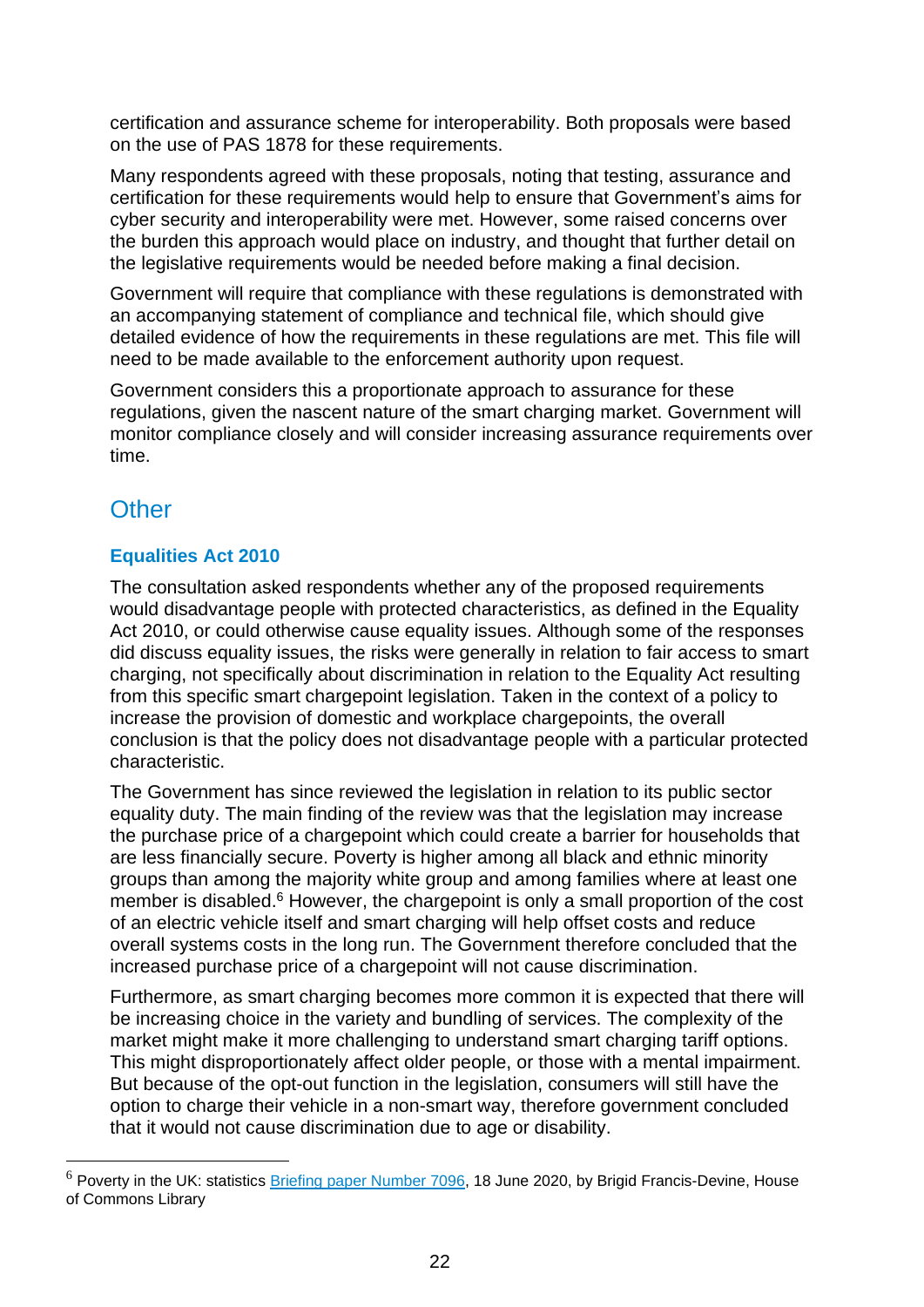We considered the impact of other device requirements such as default and grid stability, but given they have opt-out functions we concluded that they will not cause equality issues. The overall conclusion is that the policy does not disadvantage people with a particular protected characteristic.

 However, the Government is taking a range of steps to ensure fair access to smart Systems and Flexibility Plan the steps being taken to ensure that consumers are informed and have trust and confidence in the smart charging market. Furthermore, charging for EV drivers. Government and Ofgem will outline in the 2021 Smart Government has committed to working with the EV Energy Taskforce and industry to improve the provision of information and advice on EV energy issues such as smart charging.

 and to help those who may otherwise struggle to participate, such as low income and More broadly, Government and Ofgem will continue to work together to ensure that consumers who participate in a smart energy system are appropriately protected, vulnerable consumers.

chargepoints<sup>7</sup> we asked stakeholders how all consumer needs should be met when In addition, in the recent consultation to improve the consumer experience at public using the public charging network for consumers with visible and non-visible disabilities. It is essential that all EV consumers can easily find, charge and pay at public chargepoints.

#### **Energy efficiency**

The consultation asked respondents for a view on whether there should be a specific energy efficiency requirement on chargepoints. The Government did not express a view on including such a requirement within the legislation. Some respondents thought a requirement should be included, making suggestions such as a minimum acceptable standby power draw. Those who disagreed recommended that efforts should be focused on improving the energy efficiency of vehicles, rather than on placing requirements on chargepoints, since these are largely efficient products already.

Considering the evidence provided in consultation responses, Government does not consider the energy efficiency of smart chargepoints an issue that requires intervention at this stage, particularly given the energy consumption of smart chargepoints themselves is low. We will not place an energy efficiency requirement on chargepoints via these regulations.

#### **Impact of proposed measures on different Parties**

 To assist with internal evaluation of the above proposed measures, the consultation asked for evidence and views on the impact of these regulations on the following parties: consumers, chargepoint manufacturers, DNOs, energy suppliers, chargepoint operators, Government (local/national) and other relevant parties.

 Responses covered a range of the above groups, citing both the cost and benefit to consumers and manufacturers where chargepoints may need to be upgraded in line with regulations, and the benefits to DNOs and chargepoint operators from increased flexibility. A full read out of these views is published in the [summary of responses.](https://www.gov.uk/government/consultations/electric-vehicle-smart-charging/public-feedback/electric-vehicle-smart-charging-consultation-summary-of-responses#chapter-2---phase-one-using-the-aev-act-powers-to-develop-device-level-requirements) 

<sup>7</sup> <https://www.gov.uk/government/consultations/the-consumer-experience-at-public-electric-vehicle-chargepoints>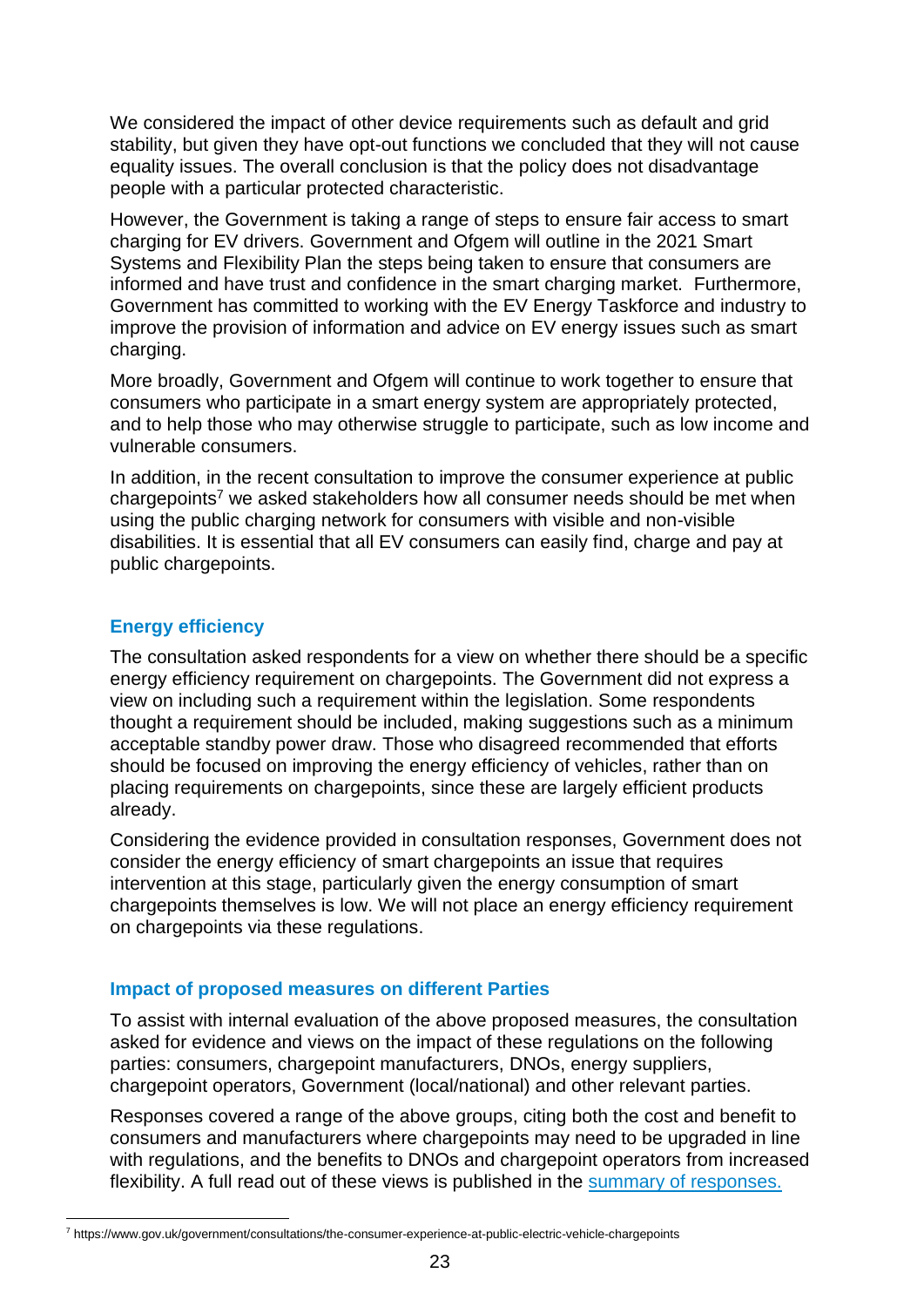An impact assessment for this legislation is being published alongside this response. The monetised benefits are estimated at £300 - £1100m up to 2050 with a central estimate of £700m, primarily derived from reduced electricity system costs.

 the total cost to the manufacturer will depend on the extent to which it already meets the requirements set out in our regulations, and a large proportion of manufacturers The impact on industry of the legislation is estimated between a £10m benefit and £260m cost up to 2050, with a central estimate of a £130m cost, primarily related to product development costs to meet the requirements. The impact assessment assumes the regulation costs every manufacturer an additional one-off £550k to £870k and an additional £60k to £110k each year (i.e. all CP manufacturers incur the full cost of compliance.) We believe that this is a very conservative approach, since already produce smart chargepoints.

 The potential costs to industry are significantly outweighed by the benefits to the energy system and consumers, and the legislation has a Net Present Value of up to £1100m by 2050, with a central estimate of £500m.<sup>8</sup>

<sup>&</sup>lt;sup>8</sup> All monetary figures are in 2012 values and discounted at 3.5%.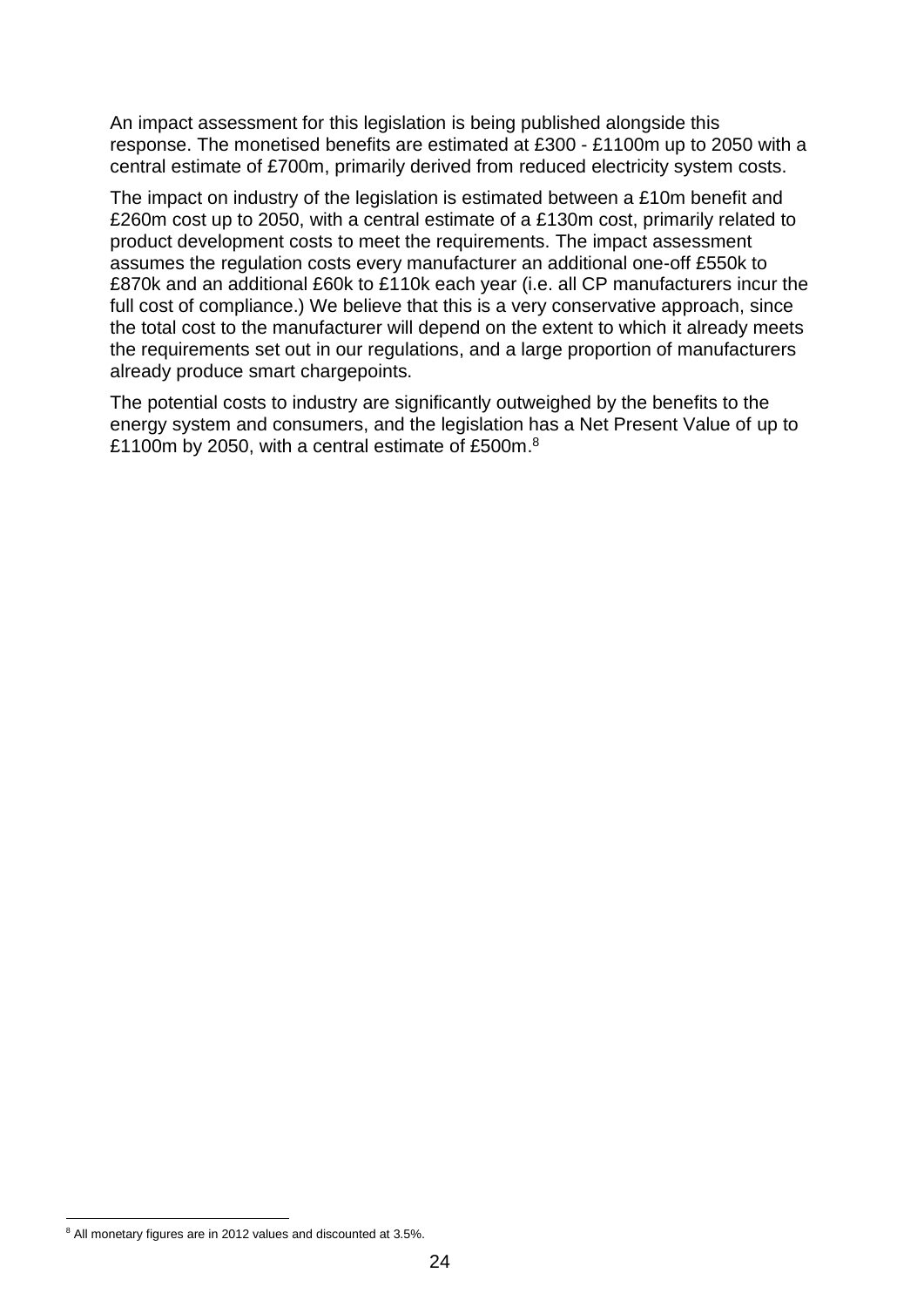## <span id="page-24-0"></span>Chapter 3 - Phase two: Smart charging long-term approach, call for evidence

#### **Context**

As described in the 2019 smart charging consultation, additional requirements beyond smart chargepoint devices themselves will be needed to meet Government's policy objectives for smart charging. These future requirements go beyond the device-only powers of the AEV Act, and would be placed on entities that can control chargepoints, such as chargepoint operators, electricity aggregators, and electricity suppliers. This could subject these entities to a form of regulation on their wider operations, including the systems being used to remotely control chargepoints. The consultation referred to this potential future regulation as Phase Two and asked a series of questions in the format of a call for evidence (referred to as the "call for evidence" below).

#### Decision on a long-term approach

 therefore required between 2020 and 2022. Several factors were proposed to help determine an appropriate decision point. Most respondents agreed that Government should make a decision on Phase Two regulation between 2020 and 2022, with 2020 proposed to help determine an appropriate decision point. The call for evidence proposed to use the Phase One policy principles of grid protection, consumer protection, consumer uptake and innovation as criteria to determine the best solution for Phase Two. Government suggested that a Phase Two solution needed to be in place by 2025, and that a decision on a solution was being the most popular response. Most respondents also agreed with the factors

 legislation, as outlined in the 2019 smart charging consultation. The Phase One stability. Whilst Government considers the Phase One proposals a good first step action to mitigate the potential risks posed by smart charging. Government will be continuing with the phased approach for smart charging legislation, as described in the chapters 1 and 2 of this response, will not deliver interoperability, nor mitigate energy system risks including cyber security and grid towards addressing some of these risks, they cannot be appropriately mitigated using device-level legislation alone. It is therefore essential that Government takes further

 Since the publication of the Phase Two call for evidence, Government has increased Future policy development will consider wider organisations performing a "load the scope of policy development in this area to take a more holistic approach across a broad range of smart devices and systems, beyond EV smart chargepoints alone.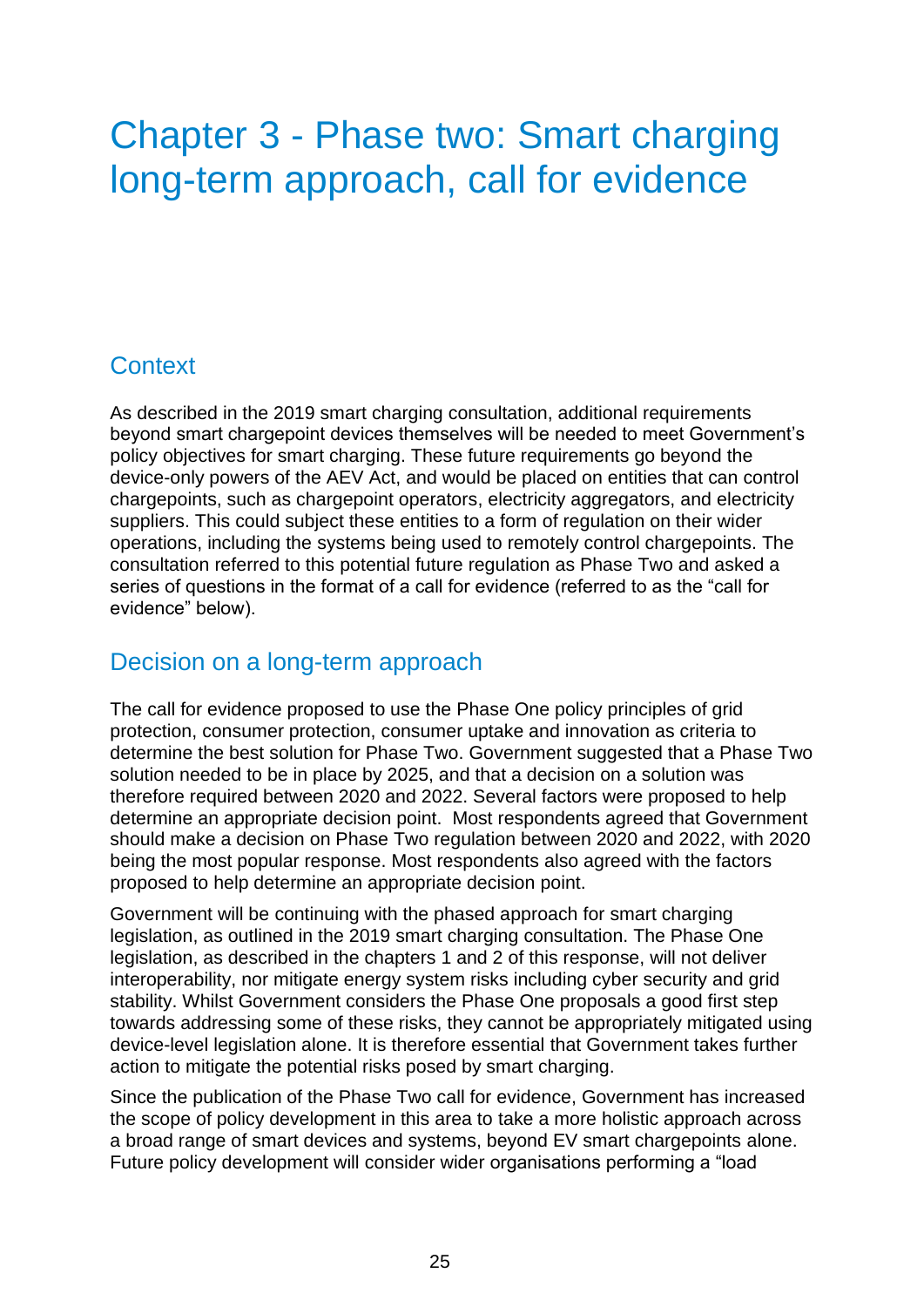of organisations as we transition to a smarter, more flexible energy system, yet they risks will be catalysed by the electrification of heating and transport and align with controlling" role<sup>9</sup>, including flexibility providers such as electricity aggregators and chargepoint operators. Load controllers will become an increasingly important group also present new and growing risks to the energy system and consumers. These those described in the 2019 Phase Two Call for evidence, such as cyber security, grid stability, and interoperability.

Further details regarding Government's work on load controllers will be set out in the upcoming 2021 Smart Systems and Flexibility Plan, and a Call for Evidence on regulating third party intermediaries in the retail energy market, due to be published shortly. Government will aim to consult in 2022 on an appropriate regulatory approach for flexibility service providers and other organisations controlling load. Similar to the approach described in the call for evidence, we will need to balance support for the development of flexibility with robust protection for consumers and the electricity system. The factors proposed to help determine an appropriate decision point in the call for evidence continue to inform Government's approach.

#### Using smart meters for EV charging and alternative options

The call for evidence outlined how the smart metering system could deliver a solution for EV smart charging. Government stated that the smart metering system has already demonstrated that it can achieve two of the four proposed smart charging policy objectives – consumer protection and grid protection, including cyber security. The smart metering solution was therefore proposed as the current lead option for delivering smart charging in Phase Two. The call for evidence highlighted that there would however be some challenges to overcome if the smart metering system is to meet all smart charging policy objectives in a comprehensive way. A majority of respondents agreed that the smart metering system could be a good solution. Other respondents highlighted potential risks, such as isolating the UK market, or proposed suggestions for how the smart metering system could be improved to help it better deliver smart charging.

 (Association of Decentralised Energy) Code of Conduct and work related to the objectives, although a high proportion didn't provide a view. When asked to provide OCPP (Open Charge Point Protocol). The call for evidence also outlined potential alternative solutions for delivering smart charging in Phase Two. The proposed alternatives included BSI standards for energy smart appliances, NIS (Network and Information Systems) regulations, ADE Future Energy Retail Market Review. In response, some thought that an alternative solution could deliver on one or more of the Government's smart charging policy alternative options, some thought that market forces would deliver the best solution for smart charging, or suggested imposing specific minimum standards, such as

Since publishing the call for evidence, Government has undertaken work to further develop the smart metering option. In 2020, Government introduced enhanced proportional load control APC10 functionality into the smart metering system, which allows greater granularity and precision in controlling loads such as electric vehicles.

<sup>10</sup> Auxiliary Proportional Controller - see consultation at [https://smartenergycodecompany.co.uk/latest-news/beis](https://smartenergycodecompany.co.uk/latest-news/beis-response-to-consultation-on-proportional-load-control-and-associated-smets-drafting-new-consultation-on-gbcs-and-chts-drafting/)[response-to-consultation-on-proportional-load-control-and-associated-smets-drafting-new-consultation-on-gbcs-and](https://smartenergycodecompany.co.uk/latest-news/beis-response-to-consultation-on-proportional-load-control-and-associated-smets-drafting-new-consultation-on-gbcs-and-chts-drafting/)[chts-drafting/](https://smartenergycodecompany.co.uk/latest-news/beis-response-to-consultation-on-proportional-load-control-and-associated-smets-drafting-new-consultation-on-gbcs-and-chts-drafting/) 

<sup>&</sup>lt;sup>9</sup> Load controllers are organisations who provide products and services to control electricity usage using communication networks.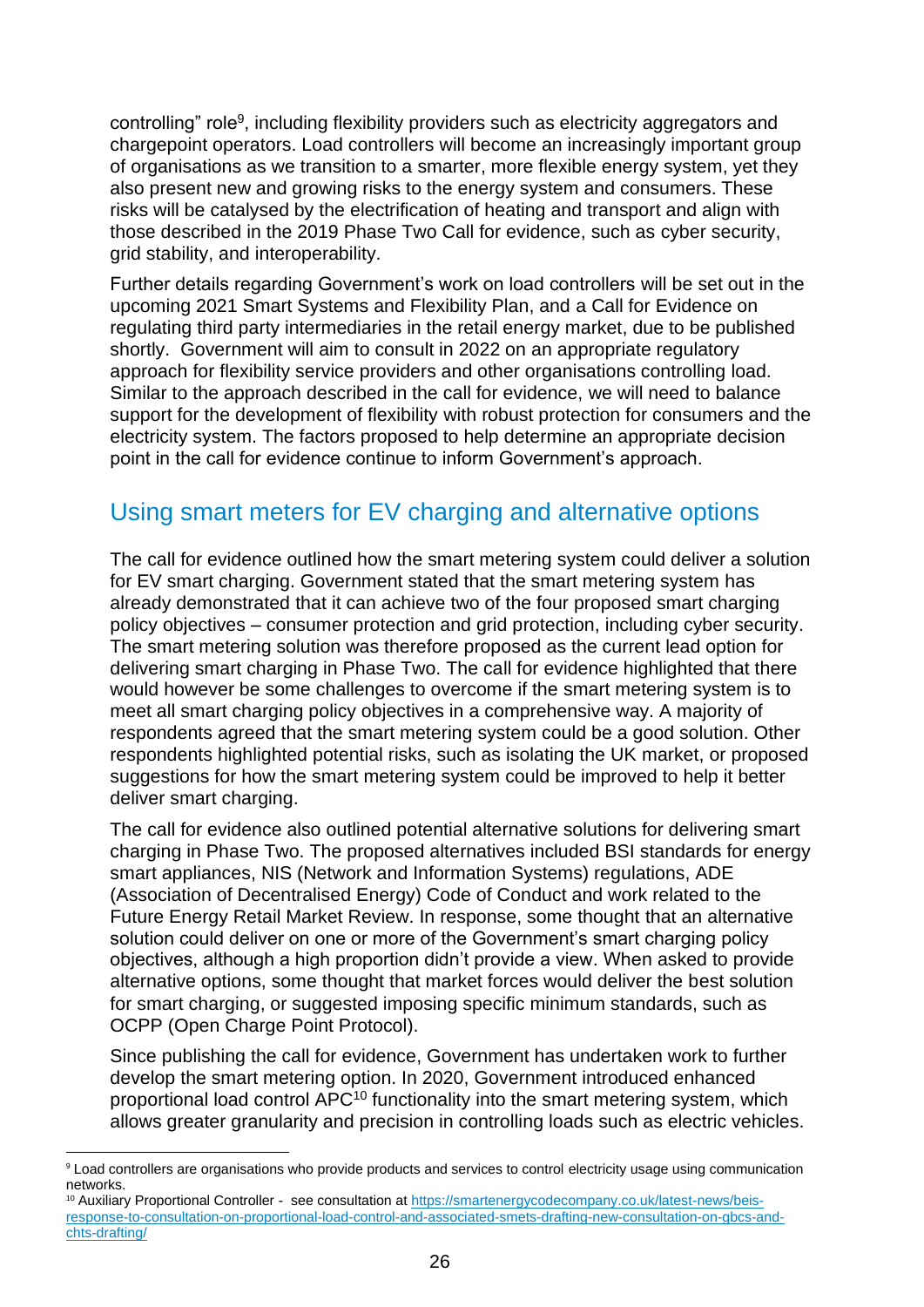be worked through for the smart metering solution to meet all our objectives for smart Proportional load control was designed to enable more innovation than was previously possible, including potential compatibility with V2G technologies. Government also commissioned the Beyond Off-Street trial, an initiative to demonstrate how smart meters can deliver smart EV charging in an on-street and destination charging setting. Government recognises there are outstanding issues to charging in a comprehensive way. We are undertaking further work to consider these issues, and welcome further engagement with industry in this area.

 Standards Institution) Publicly Available Specifications (PAS) 1878 and 1879 for Energy Smart Appliances as a basis for a long-term approach, alongside a Government is also continuing to explore alternative options to the smart metering solution. One such option, as described in the call for evidence, is using BSI (British supporting regulatory framework. BSI PAS 1878 and 1879 were published in May 2021, after being developed via a Government sponsored, industry-led process. They provide both a standard for device-level requirements and a framework for Demand Side Response operation and are compatible with international smart grid standards being developed.

 objectives. While government will continue to explore a variety of approaches, the It should be noted that call for evidence responses provided limited details on alternative options for delivering smart charging that meet Government's policy smart metering system remains the lead option for ensuring cyber secure and interoperable smart charging in the long term. We encourage stakeholders who favour alternative options to share their views with us.

As referenced in the previous section, further work is underway within Government to determine an appropriate regulatory response to load controlling entities.

#### Next steps

 early, albeit rapidly developing stage. We are committed to finding a solution which Government continues to be mindful that the smart charging industry remains at an safeguards consumers and the energy system, while also providing space and freedom for innovation as the market to continue to grow and evolve.

 approach for organisations performing a 'load controlling' role in 2022. Responses to challenges ahead of formal consultation, including via the ongoing work of the EV As described above, Government aims to consult on an appropriate regulatory the upcoming Call for Evidence on regulating third party intermediaries in the retail energy market, in which further evidence will be sought on load controlling entities, will help to inform ongoing work in this area. In addition, we will continue to work with industry to explore potential solutions to the cyber security and interoperability Energy Taskforce and other industry forums throughout 2021 and 2022.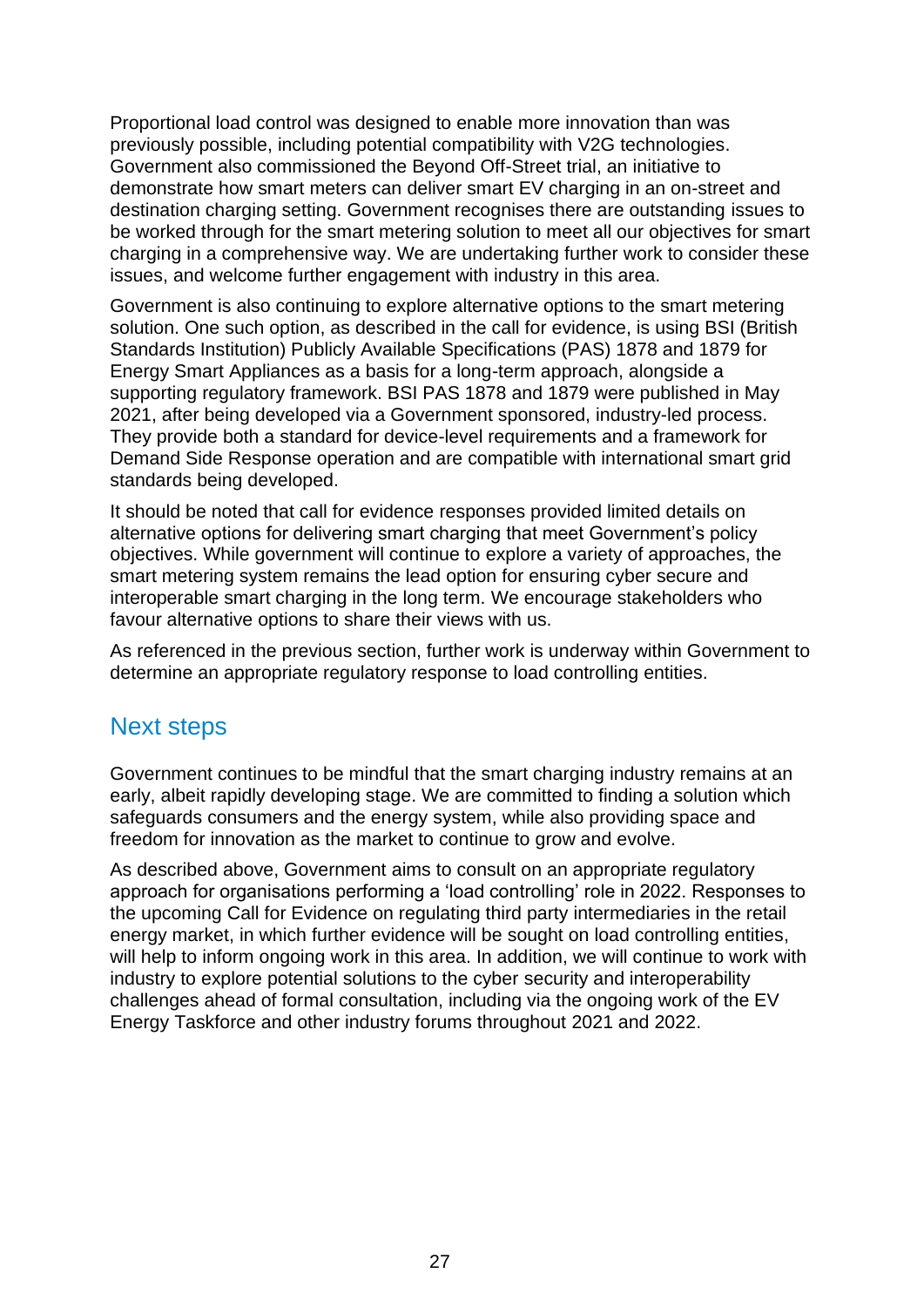## <span id="page-27-0"></span>Chapter 4 - Transmission of data relating to chargepoints - Call for evidence

## **Context**

 Under Section 14 of the Automated and Electric Vehicles Act, the Government has powers to introduce regulations to require that prescribed information relating to a chargepoint be transmitted to specific parties. As part of the smart charging consultation, Government issued a call for evidence on the potential benefits, disadvantages, and practicalities of introducing regulations to require that operators of private chargepoints share information with network operators.

 The call for evidence noted that these powers could be used to ensure that relevant expected to bring. With additional data, network operators could more strategically parties, including the Electricity System Operator, Transmission Owners or Distribution Network Operators, are able to access useful information with regards to chargepoint installations and the impact of chargepoints on the network. We suggested that chargepoint data could help network operators to prepare and ensure that their networks will be capable of coping with the additional demand that EVs are target any necessary reinforcement of their networks, ultimately offering savings for the taxpayer.

### Call for evidence responses

 and/or pose undue administrative burdens - for example, in setting up and Many respondents agreed that network planning and reinforcement by network operators – particularly DNOs – could benefit from regulations under Section 14 of the AEV Act. However, several respondents cited potential data privacy risks and suggested that any data should be appropriately aggregated and anonymised. Some respondents were concerned about the detriment to chargepoint operators, noting that a requirement to share data with other parties could cause competition concerns maintaining data sharing arrangements. Many respondents cautioned against mandating the sharing of live consumption data from private chargepoints, as this would pose an administrative burden, as well as having particularly significant implications for data privacy.

#### Next steps

 There are significant benefits to be derived from the opening up and sharing of energy data. With our future energy system likely to be highly decentralised and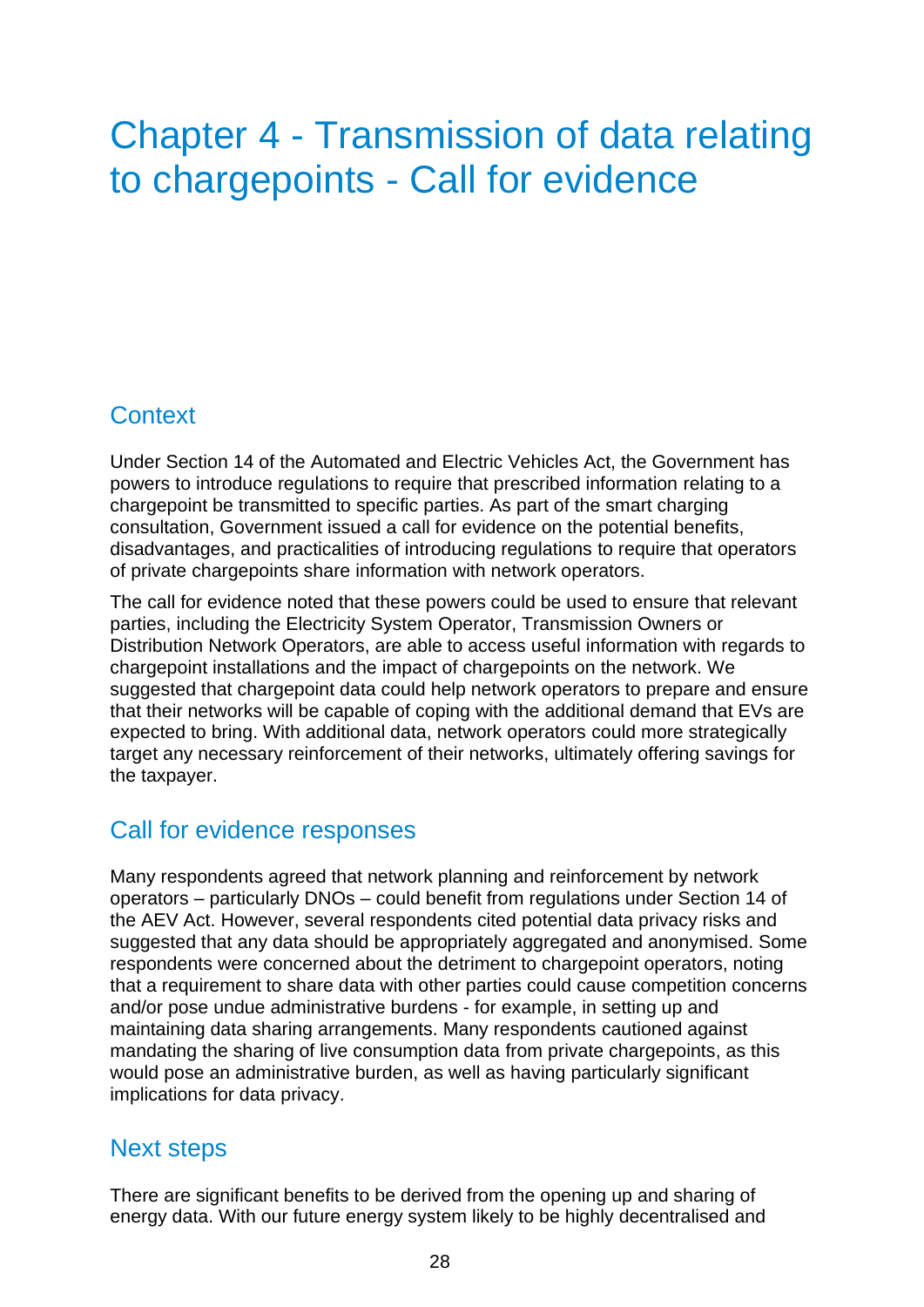comprise millions of low-carbon assets, the sharing of data will be essential to ensuring that we can take a coordinated, whole systems approach to the net-zero transition and deliver a positive consumer proposition. Understanding where smart assets are located and when they might provide opportunities to offer flexibility will be a critical task for Government and market actors.

 EVs represent a new and increasing demand on the energy system, but will also benefit from increased access to chargepoint data to help them plan investments in benefit from greater visibility of chargepoint data – for example, by using data to help sharing of both private and public chargepoint data, for example through access to third party services that help them find a nearby public chargepoint or to help them generate data that could facilitate the transition to net zero. Network operators could the network and to anticipate changes in demand. Other market actors may also develop innovative flexibility services. Finally, consumers can benefit from the better understand their domestic EV energy consumption. While some chargepoint data is already available to consumers and network operators in those premises where a smart meter is installed, it may be necessary for Government to intervene where this data is not available – for example, in the public network and in those premises without a smart meter.

 [consultation on the consumer experience at public chargepoints,](https://www.gov.uk/government/consultations/the-consumer-experience-at-public-electric-vehicle-chargepoints/the-consumer-experience-at-public-chargepoints) including proposals Therefore, across Government, we are progressing work to improve both public and private EV chargepoint data visibility. In February 2021 Government [published a](https://www.gov.uk/government/consultations/the-consumer-experience-at-public-electric-vehicle-chargepoints/the-consumer-experience-at-public-chargepoints)  to improve the provision of public electric vehicle chargepoint data. A response is due to be published in Autumn 2021 and legislation laid later in 2021.

In addition, Government intends to take forward further work on exploring how best to ensure that network operators can obtain and use private chargepoint data to support reinforcement planning. The Government intends to work closely with Ofgem and stakeholders including the Electric Vehicle Energy Taskforce to consider appropriate options for the sharing of this data.